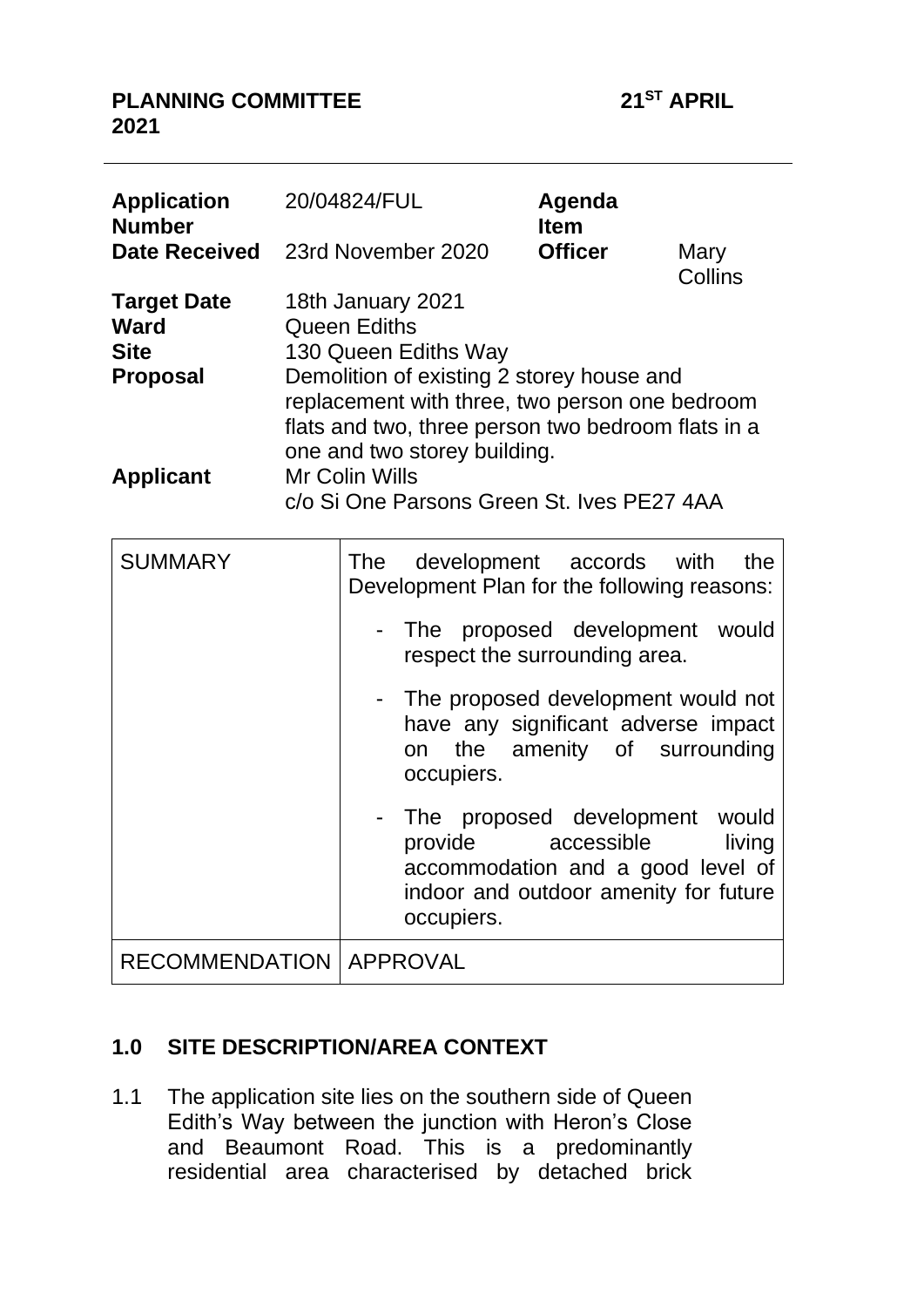properties on large plots with houses set back from the street having car parking and landscaping to the frontages. The existing property is two storey red brick building. The property is accessed from Queen Edith's Way with two dropped kerbs at either end of the property and some trees and hedge to the frontage.

1.2 The site does not fall within the Conservation Area nor is it within the Controlled Parking Zone.

## **2.0 THE PROPOSAL**

- 2.1 The application seeks full planning permission for the demolition of the existing building and erection of a replacement property. The replacement building would be comprised of two 1x bedroom flats and three 2x bedroom flats.
- 2.2 The replacement building would be broken into three elements; a single storey element to the east which rises into 2 x two storey blocks with pitched roofs which are linked by a flat roofed clad and glazed element. The building would be finished in buff bricks with timber cladding to the upper floors of the front elevation and brown roof tiles with a grey single ply membrane to the flat roof.
- 2.3 Amendments have been received during the course of the application and to alter the description of the proposal to: demolition of existing 2 storey house and replacement with three, two person one flats and two, three person two bedroom flats in a one and two storey building.
	- The scheme has been amended to comply with the space standards and private amenity space requirements of Policy 50 of the Cambridge Local Plan 2018 and to comply with Policy 51 of the Cambridge Local Plan 2018 through the addition of a lift.
	- Flat 4 has been changed from a 4-person two bed flat to a 2-person one bed flat.
	- Flats 1, 2 and 4 are now all 2-person one bed flats of 51sqm GIA (to comply with Policy 50)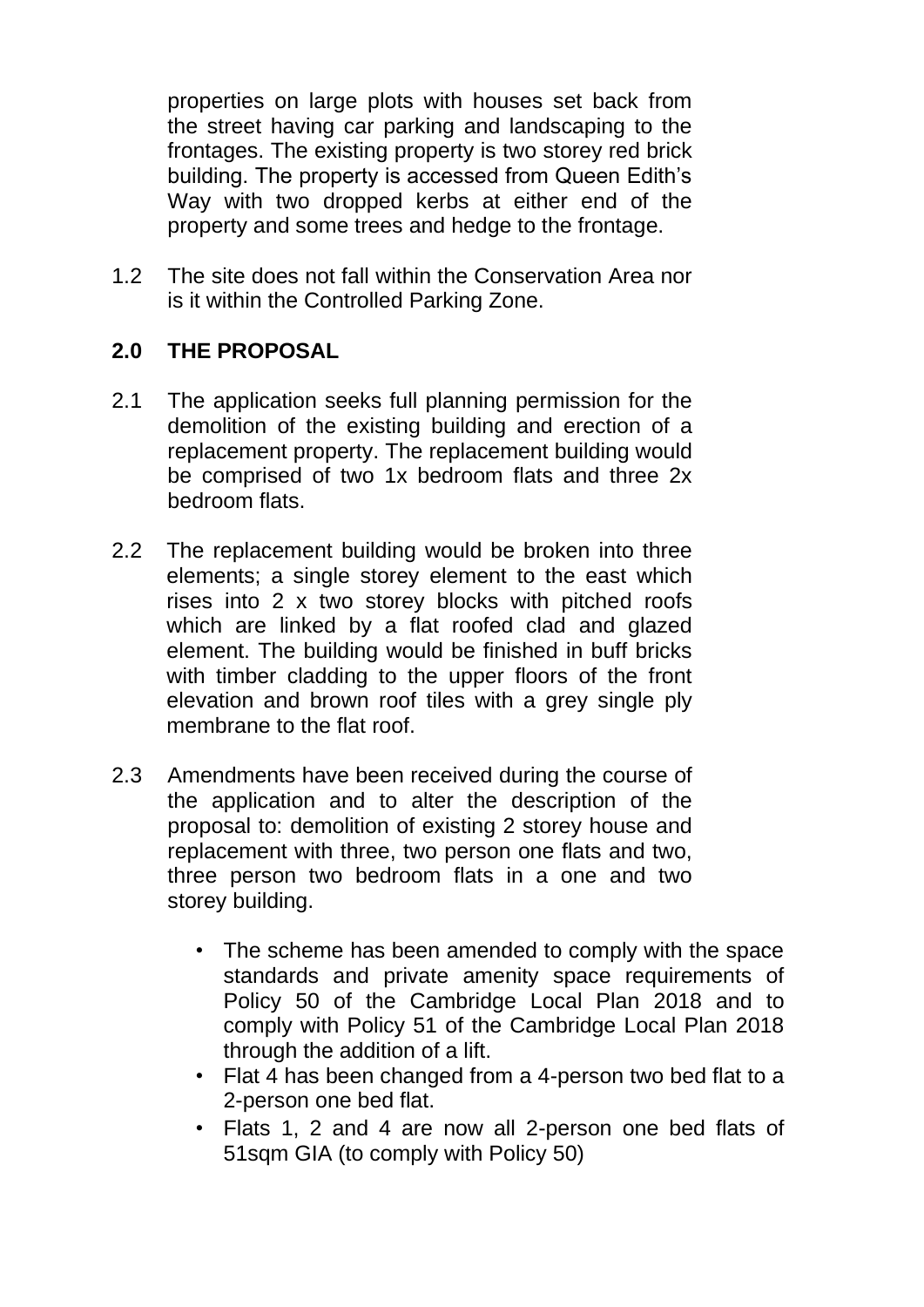- Flats 3 and 5 have been changed from 4-person two bed flats to 3-person two bed flats and resized to 61sqm (to comply with Policy 50)
- A lift has been introduced into the communal hallway to provide level access to Flats 4 and 5 at the first-floor level (to comply with policy 51).
- Where introducing a lift has removed access to the rear communal garden directly from the communal hallway, external, south-facing balconies have been added to both first floor flats, affording each flat a private external space (to comply with Policy 50). These balconies are separated by a timber privacy screen, have been set back from the boundary with 132a Queen Edith's Way, and do not project beyond the rearmost elevation of the development.
- The main entrance to Flat 1 has been relocated to the proposed west elevation, giving a more efficient internal layout.
- Where access to the rear communal garden from the communal hallway is no longer required, an enclosure for 5 air-source heat pumps is proposed, reducing the lifetime carbon footprint of the development.
- The area of the site covered by pathways has been reduced to allow for more green space.

# **3.0 SITE HISTORY**

| <b>Reference</b> | <b>Description</b>                                                                                                                        | <b>Outcome</b>         |
|------------------|-------------------------------------------------------------------------------------------------------------------------------------------|------------------------|
| 08/0888/FUL      | Erection of 4 two-bedroom flats<br>(following demolition of house).                                                                       | Withdrawn              |
| 17/1626/FUL      | Demolition of existing 2 storey<br>house and replacement with 2<br>one bed flats and 3 two bed flats<br>in a one and two storey building. | Approved<br>06/12/2017 |

## **4.0 PUBLICITY**

| 4.1 | Advertisement:           | No  |
|-----|--------------------------|-----|
|     | <b>Adjoining Owners:</b> | Yes |
|     | Site Notice Displayed:   | No  |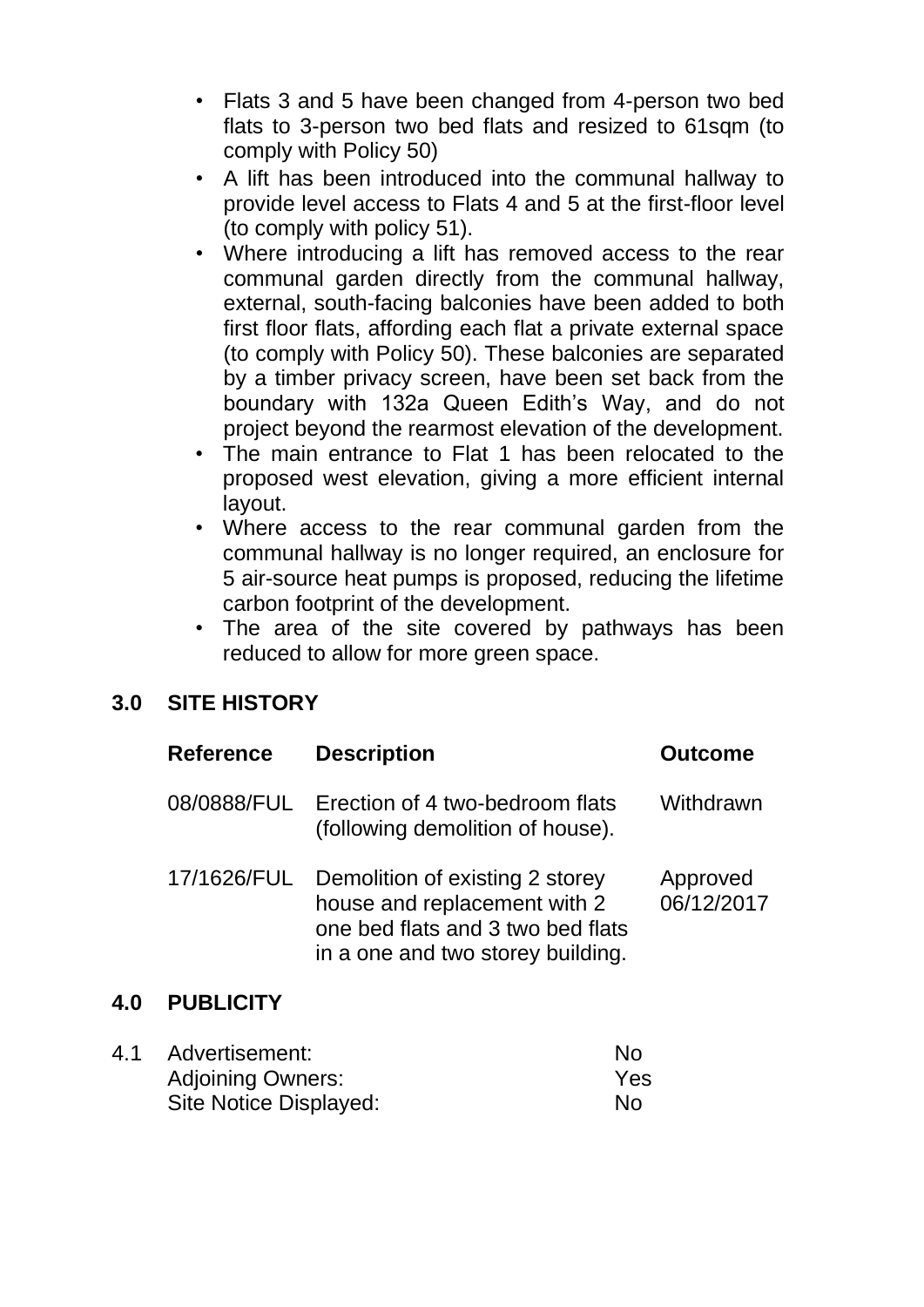## **5.0 POLICY**

- 5.1 See Appendix 1 for full details of Central Government Guidance, Cambridge Local Plan 2018 policies, Supplementary Planning Documents and Material Considerations.
- 5.2 Relevant Development Plan policies

| <b>PLAN</b>      | <b>POLICY NUMBER</b> |
|------------------|----------------------|
| Cambridge        | Local   $1328$       |
| <b>Plan 2018</b> | 31 32 35 36          |
|                  | 50 51 52 55 56 57 59 |
|                  | 69 70 81 82          |

5.3 Relevant Central Government Guidance, Supplementary Planning Documents and Material **Considerations** 

| Central    | National Planning Policy Framework 2019 |  |  |  |
|------------|-----------------------------------------|--|--|--|
| Government | National Planning Policy Framework -    |  |  |  |
| Guidance   | Planning Practice Guidance March 2014   |  |  |  |
|            | Circular 11/95 (Annex A)                |  |  |  |

## **6.0 CONSULTATIONS**

## **Cambridgeshire County Council (Highways Development Management)**

6.1 Please add a condition to any permission that the Planning Authority is minded to issue in regard to this proposal requiring that no demolition or construction works shall commence on site until a traffic management plan has been agreed in writing with the Planning Authority.

## **Environmental Health**

- 6.2 In the interests of amenity, recommend the following standard conditions (and informative):
	- Demolition/construction hours
	- Collections/deliveries during demolition and construction
	- Piled foundations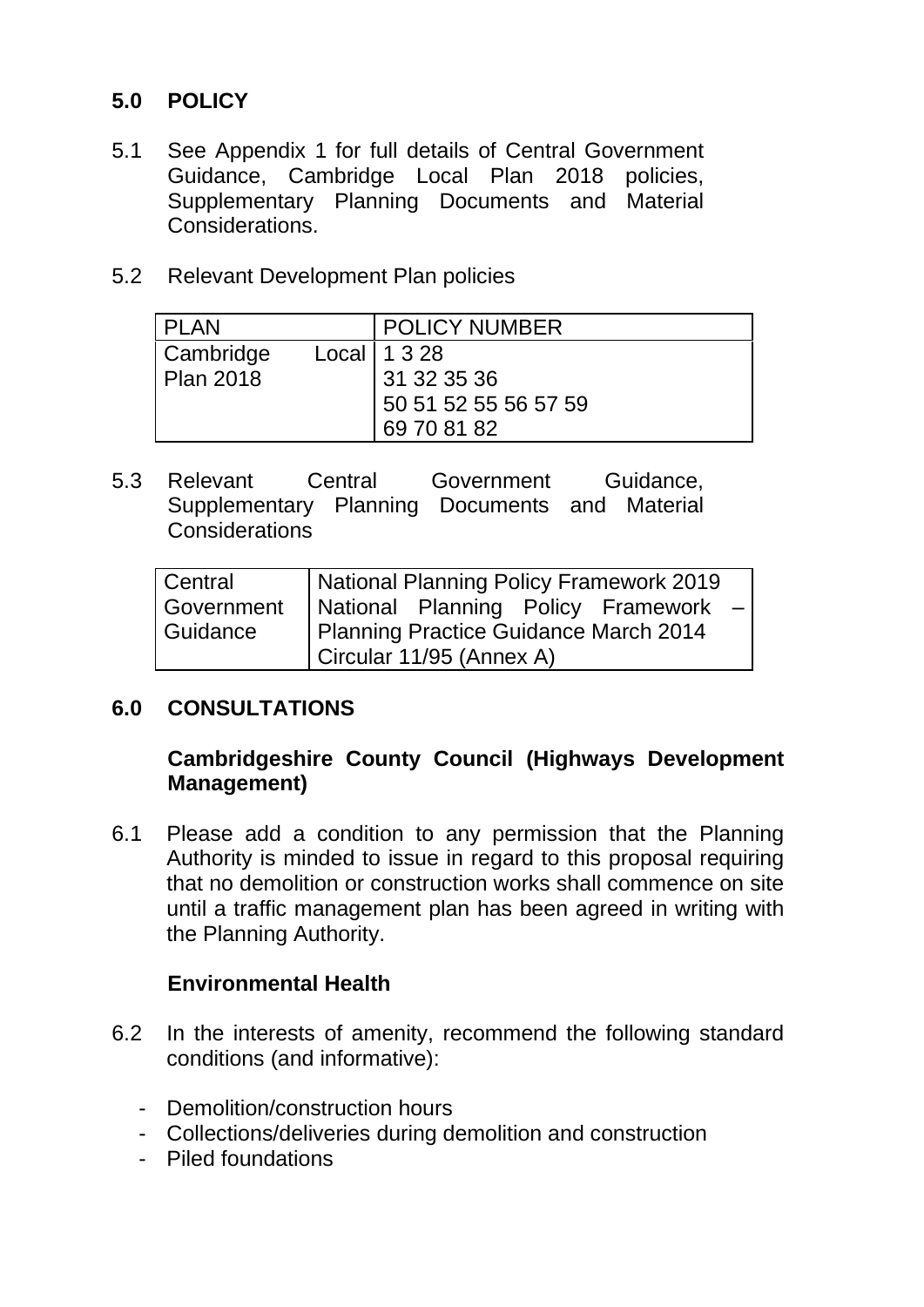- Airborne dust (and informative)
- Noise insulation scheme

The impacts of noise are a material consideration for any new build property. The habitable rooms facing onto Queen Edith's Way may be significantly impacted by traffic noise by day and night. As such, will require a standard traffic noise assessment which will guide the design of the glazing and ventilation system serving the new building.

## **Refuse and Recycling**

6.3 In the design and access statement, it states there will be 360 litre shared bins, next to the flats, this is a 15m walk to the kerbside (collection point), the residents should take the bins to the kerbside and take them back in after collections, however as these are shared bins, will they do this? It would be better if the bin store/bins could be placed next to the entrance, so the crews can just take the bins from the curtilage

#### **Sustainable Drainage Officer**

6.4 The proposals have not indicated a surface water drainage strategy however, as this is a minor development, it would be acceptable to obtain this information by way of condition.

## **Nature Conservation Projects Officer**

- 6.5 Would recommend an internal and external preliminary bat survey prior to determination, to identify potential bat roost features and if any further emergence surveys are required. This survey can be undertaken at any time of year. The building is in an area of relatively large mature gardens with numerous bat records.
- 6.6 The above responses are a summary of the comments that have been received. Full details of the consultation responses can be inspected on the application file.

#### **7.0 REPRESENTATIONS**

7.1 The owners/occupiers of the following addresses have made representations: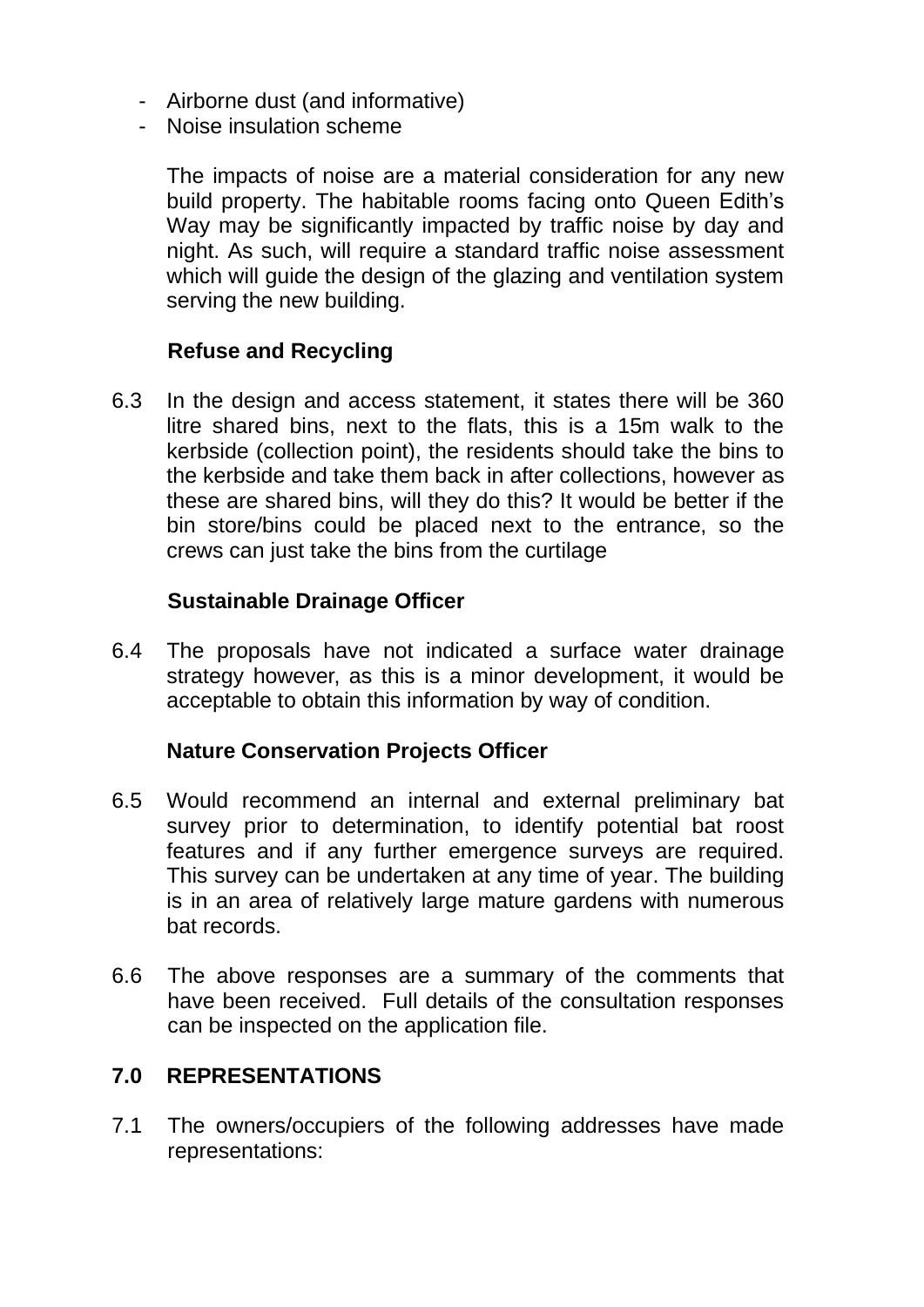- 15 Almoners Avenue
- 36 Almoners Avenue
- 4 Beaumont Road
- 6 Beaumont Road
- 73 Beaumont Road
- 21 Bowers Croft
- 2B Cavendish Avenue
- 1 Herons Close
- 5 Herons Close
- 8 Herons Close
- 9 Herons Close
- 11 Herons Close
- 15 Herons Close
- 17 Herons Close
- 19 Herons Close
- 129 Queen Ediths Way
- 138 Queen Ediths Way
- 11 Strangeways Road
- 18 Topcliffe Wav
- 7.2 The representations can be summarised as follows:
	- Out of character for the area and other structures in the South Queen Edith's area. The development is over-bearing and overlooks existing properties.
	- Loss of biodiversity as trees are being removed and not replaced.
	- There is no consideration of the environment of energy saving as per Council Policy.
	- The existing property has a covenant which requires the site to be used for a single property
	- 4 Parking spaces is insufficient for a potential of 16 people (2 per double bedroom), possibly more if they have a visitor. It would be dangerous to have another 12 cars parking in this area. There is not enough space at the front of the property for it to include a garden/screening, space for 4 diagonal parking spaces plus space to manoeuvre a car.
	- In Herons Close, we already experience a lot of 'overflow parking' from Queen Edith's Way which causes obstructions at the top of our cul-de-sac and damages the verges. This development is very close to the entrance of Herons Close and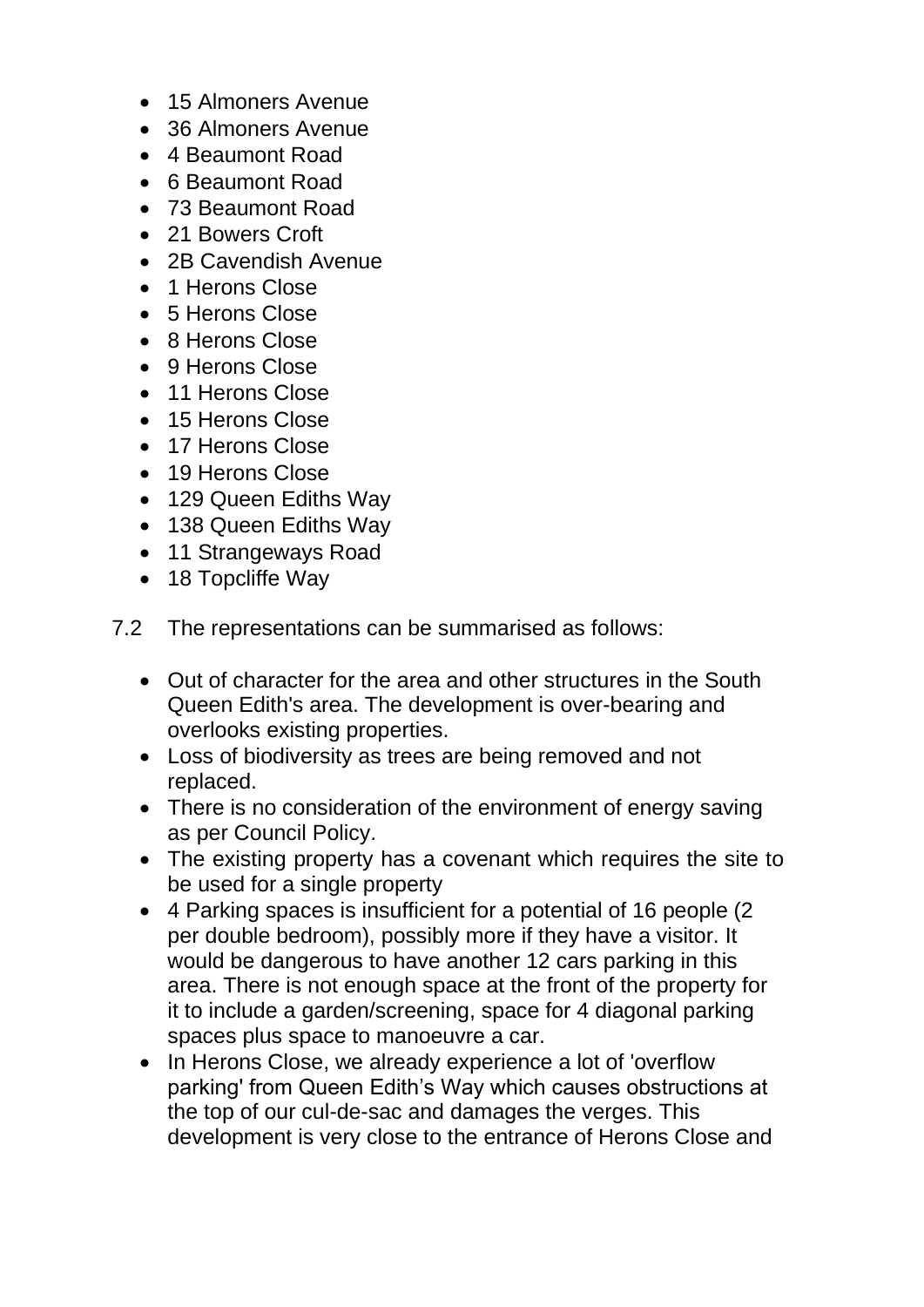will likely contribute further to this problem so more parking should be provided on the site.

- Queen Edith's Way is very busy at rush hour so on road parking here would add to traffic, and the side streets already have damaged verges and blocked access from too many cars.
- The property sits opposite the T junction to Strangeways Road which leads to a primary school and there is a secondary school further along Queen Edith's way. It is very busy at school start/finish times with traffic and children cycling, therefore it would be dangerous having cars entering/exiting it across a pavement onto a busy road.
- There is not enough space for a potential of 15 wheelie bins (black, green and blue for each flat).

*Revised drawings*

*Objections*

- 1 Herons Close 8 Herons Close 17 Herons Close 19 Herons Close 133 Queen Ediths Way 234 Queen Ediths Way 5 Strangeways Road 11 Strangeways Road 18 Topcliffe Way
- Note the reduction in overall occupancy of the site, but principle objection remains. The revised proposal has not addressed the issues raised concerning the parking provision
- Insufficient parking for the occupants of 5 apartments leading to overspill into Herons Close. This exacerbates an already dangerous situation at the junction between Herons Close and Queen Ediths Way.
- Concern about the 5 air source heat pumps and the proximity of these pumps to property.
- 7.3 The above representations are a summary of the comments that have been received. Full details of the representations can be inspected on the application file.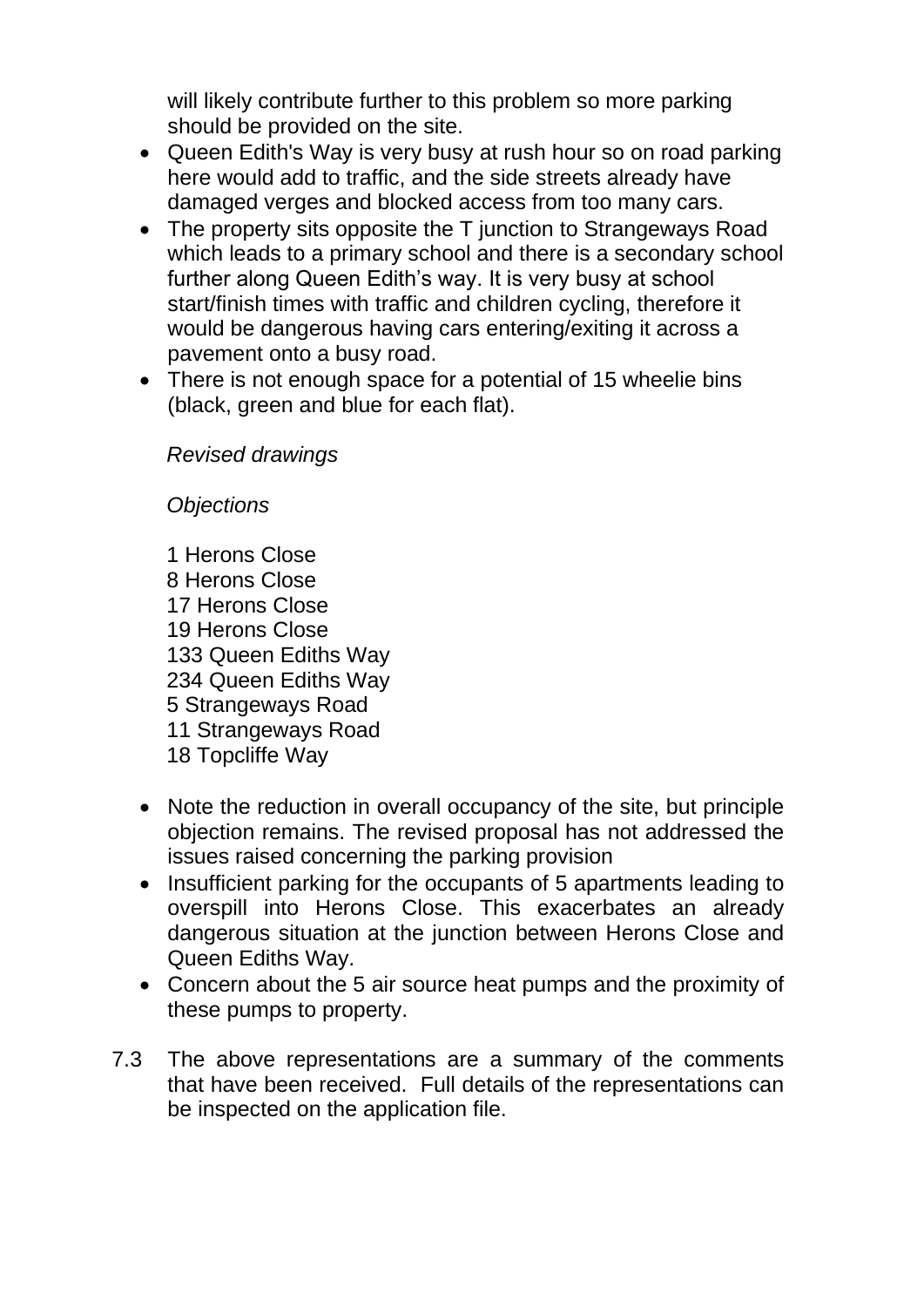## **8.0 ASSESSMENT**

## **Principle of Development**

- 8.1 Planning permission has recently expired on the 6 December 2020 reference 17/1626/FUL. Although this application was determined under the previous 2006 Local Plan and has expired, case law has emphasised the importance of consistency in decision making, and it is therefore a material consideration.
- 8.2 The principle of development is acceptable and in accordance with the Cambridge Local Plan 2018 policies 1 and 3.
- 8.3 Policy 52 states: Proposals for development on sites that form part of a garden or group of gardens or that subdivide an existing residential plot will only be permitted where:

a. the form, height and layout of the proposed development is appropriate to the surrounding pattern of development and the character of the area;

b. sufficient garden space and space around existing dwellings is retained, especially where these spaces and any trees are worthy of retention due to their contribution to the character of the area and their importance for biodiversity;

c. the amenity and privacy of neighbouring, existing and new properties is protected;

d. provision is made for adequate amenity space, vehicular access arrangements and parking spaces for the proposed and existing properties; and e. there is no detrimental effect on the potential comprehensive development of the wider area.

The criteria listed in this policy will be addressed later in this report.

## **Context of site, design, external spaces**

8.4 There have been minor changes to the approved scheme apart from the addition of balconies to the first floor rear elevation which would be situated in the recess to the rear of the building and the reduction in the depth of the recessed central section.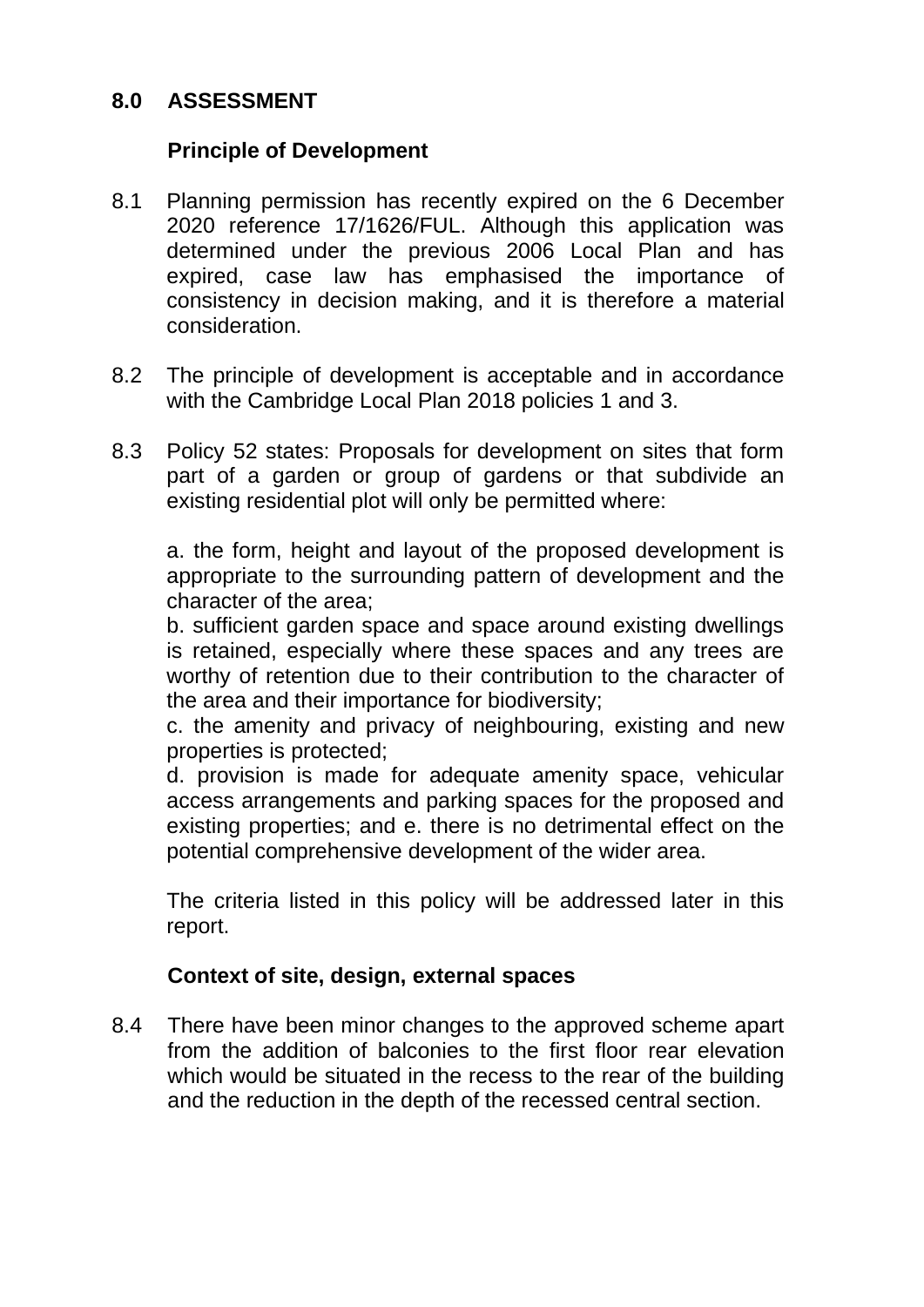- 8.5 The proposed replacement building still reads like two domestic scale buildings, connected by a link that is set back and treated with contrasting materials to the main elevations.
- 8.6 The proposed replacement building is broken down into different elements which help to reduce the overall scale and massing of the development. The clad and glazed linking element provides a visual break between the solid brick elements. This reduces the overall scale and massing as the materials have a more lightweight feel.
- 8.7 The position of the replacement building is still broadly in line with the surrounding building line and the previous approval. The siting of the building is considered acceptable.
- 8.8 A boundary condition is recommended to ensure that the altered planting to the frontage is of an adequate quality. This maintains a varied and suburban character to match the streetscape, which is mixed.
- 8.9 Conditions are recommended relating to material samples, cladding details, window/door details and details of bin and bike stores.
- 8.10 The form, height and layout of the proposed development is appropriate to the surrounding pattern of development and the character of the area and is in accordance with Policy 52 (a).

#### **Carbon reduction and sustainable design**

8.11 Conditions are recommended to secure carbon reduction and water conservation measures in accordance with Cambridge Local Plan 2018 policies 28 and 31.

#### **Integrated water management and flood risk**

8.12 Officers are satisfied that an acceptable surface water drainage scheme could be secured through condition. Policy 31 of the Cambridge Local Plan 2018 requires all flat roofs to be Green or Brown to assist in reducing surface water run-off from buildings. There are sections of the proposed building which would have flat roofs. In this instance, given a drainage scheme would need to be agreed prior to commencement of work in this instance,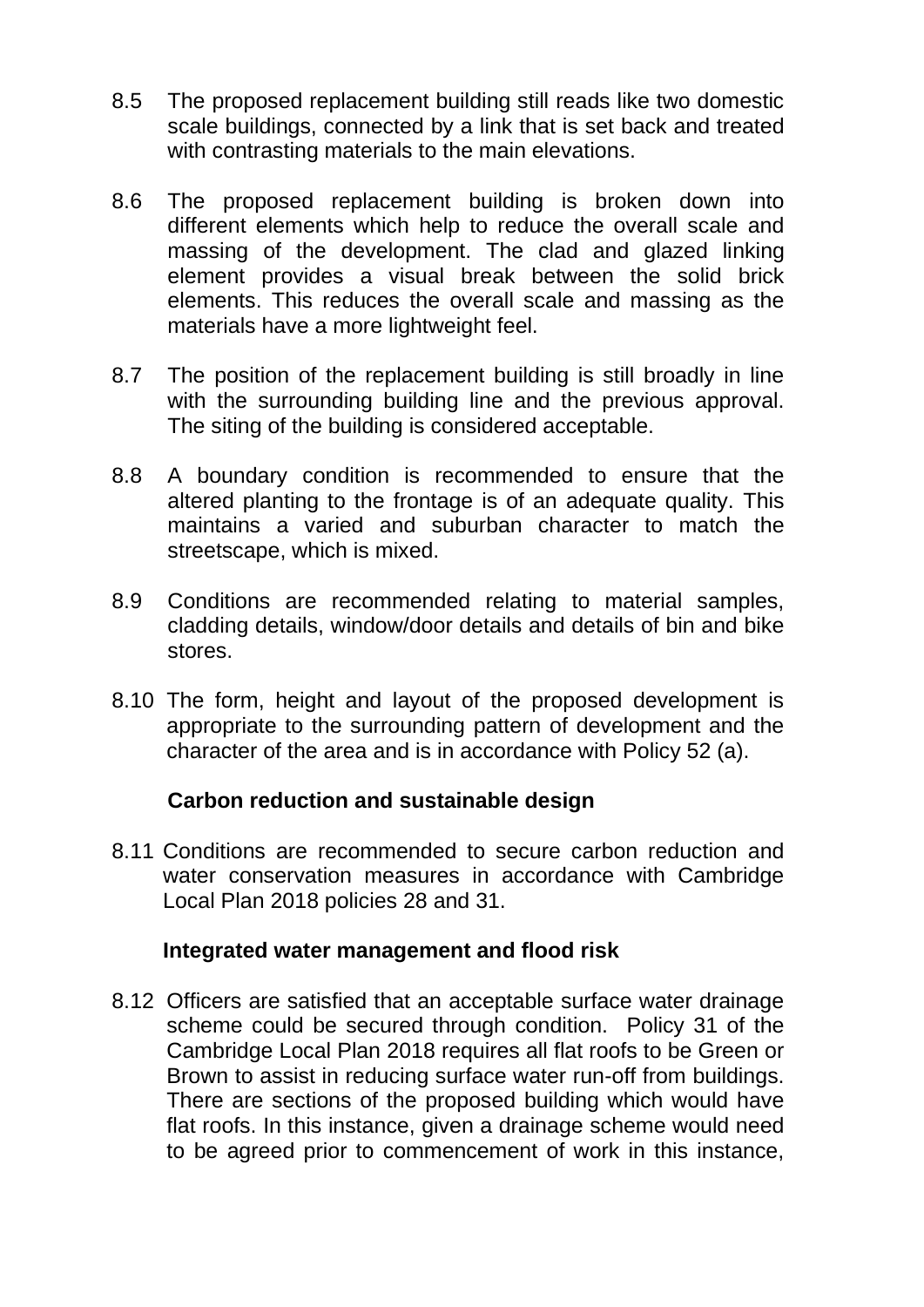and this would take into account the flat roofed sections, a condition requiring a Green Roof is not required.

8.13 Subject to this, it is considered the proposal is compliant with Cambridge Local Plan 2018 policies 31 and 32.

## **Ecology**

- 8.14 The building is in an area of relatively large mature gardens with numerous bat records. The proposal entails the demolition of an existing building and an internal and external preliminary bat survey has been requested to be carried out prior to determination, to identify potential bat roost features and if any further emergence surveys are required. This survey can be undertaken at any time of year. The report has been commissioned and is expected to be submitted prior to the planning committee. The results of the bat survey as well as consultee response will be conveyed to the members of the planning committee who will be updated through the amendment sheet.
- 8.15 The proposal will be required to provide a biodiversity net gain. A condition is recommended to secure this detail.
- 8.16 Subject to this, it is considered the proposal is compliant with Cambridge Local Plan 2018 policies 69 and 70 and policy 52(b).

## **Residential Amenity**

Impact on amenity of neighbouring occupiers

8.17 The building drops down to single storey near the boundary with 132A Queen Edith's Way. The building would also be set away from the boundary. Whilst it would extend further into the garden than 132A Queen Edith's Way, it would be of a relatively modest size with a low eaves height of 2.5 metres and set away from the boundary. As a result, Officers are satisfied that it would not have any significant impact on this occupier in terms of enclosure or overshadowing. The proposal would be two storeys near the boundary with the other neighbour at 128 Queen Edith's Way and would extend beyond the rear building line of this neighbouring property by approx. 3.6 metres. However, the building is set off of this boundary with 6.35 metres from building to building and 3.2 metres between the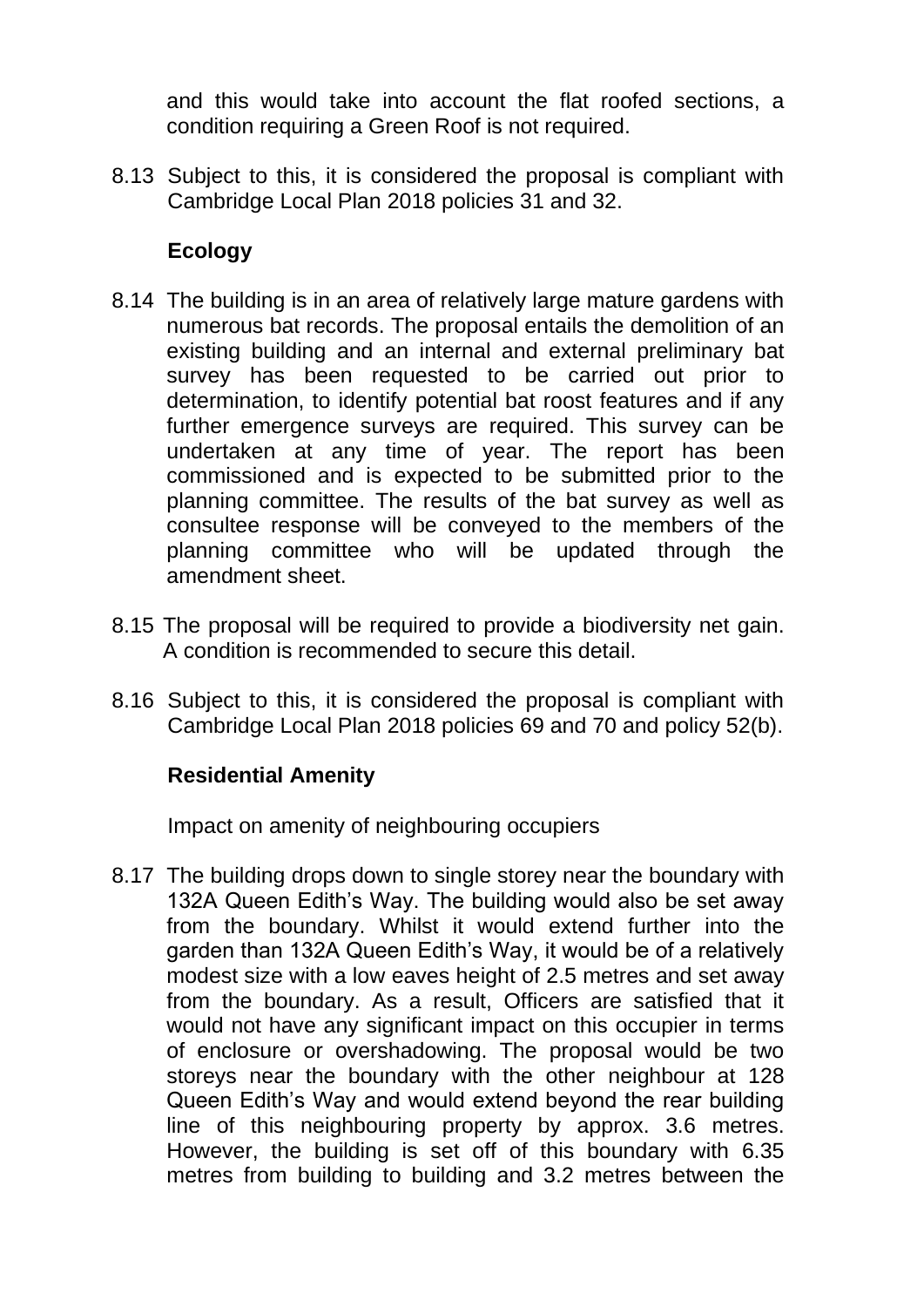extension and the boundary. Whilst the proposal would result in some additional enclosure to the neighbouring garden in comparison to the existing building, given the set away from the boundary, Officers are satisfied that this would not be significantly harmful to warrant refusal. The proposal may result in some additional overshadowing of the garden of number 128, however Officers are satisfied that this would be very limited and not sufficiently harmful to warrant refusal of permission.

- 8.18 Some of the representations raise concerns regarding noise and disturbance from additional users of the site. The proposal is for 5 flats on a plot which is considered to be adequately large to accommodate the number and type of units. In the view of Officers, the additional residential uses would not give rise to a significant increase to noise and disturbance to the surrounding occupiers. The building would have windows closer to the neighbouring gardens however given the presence of existing first floor rear windows Officers are satisfied that there would be no significant impact on overlooking of neighbouring properties.
- 8.19 The addition of balconies to the rear would not extend much further into the application site than the previously approved rear elevation and windows. The balconies are inset approximately 8 metres from the rear boundary and this distance is considered sufficient to ensure that there would not be a detrimental loss of privacy. The balconies are also set in sufficiently from each side boundary with properties in Queen Edith's Way. The first-floor balconies would be the same distance from the boundary as the approved windows. As such it is considered that the insertion of the balconies would not result in a detrimental loss of privacy through overlooking.
- 8.20 With regard to the air source heat pumps for dwelling houses and flats, the MCS Planning Standards were developed to act as a resource for this and contains the requirements, including noise prediction methodologies, that ground source or air source heat pumps must comply with to be permitted development under the above Act. Development would not be permitted development if it failed to comply with The MCS Planning Standards. It would be a reasonable step to require that the air source heat pump complies with the MCS Planning Standards. This should ensure that internal and external noise levels are kept to a reasonable level at any nearby residential premises.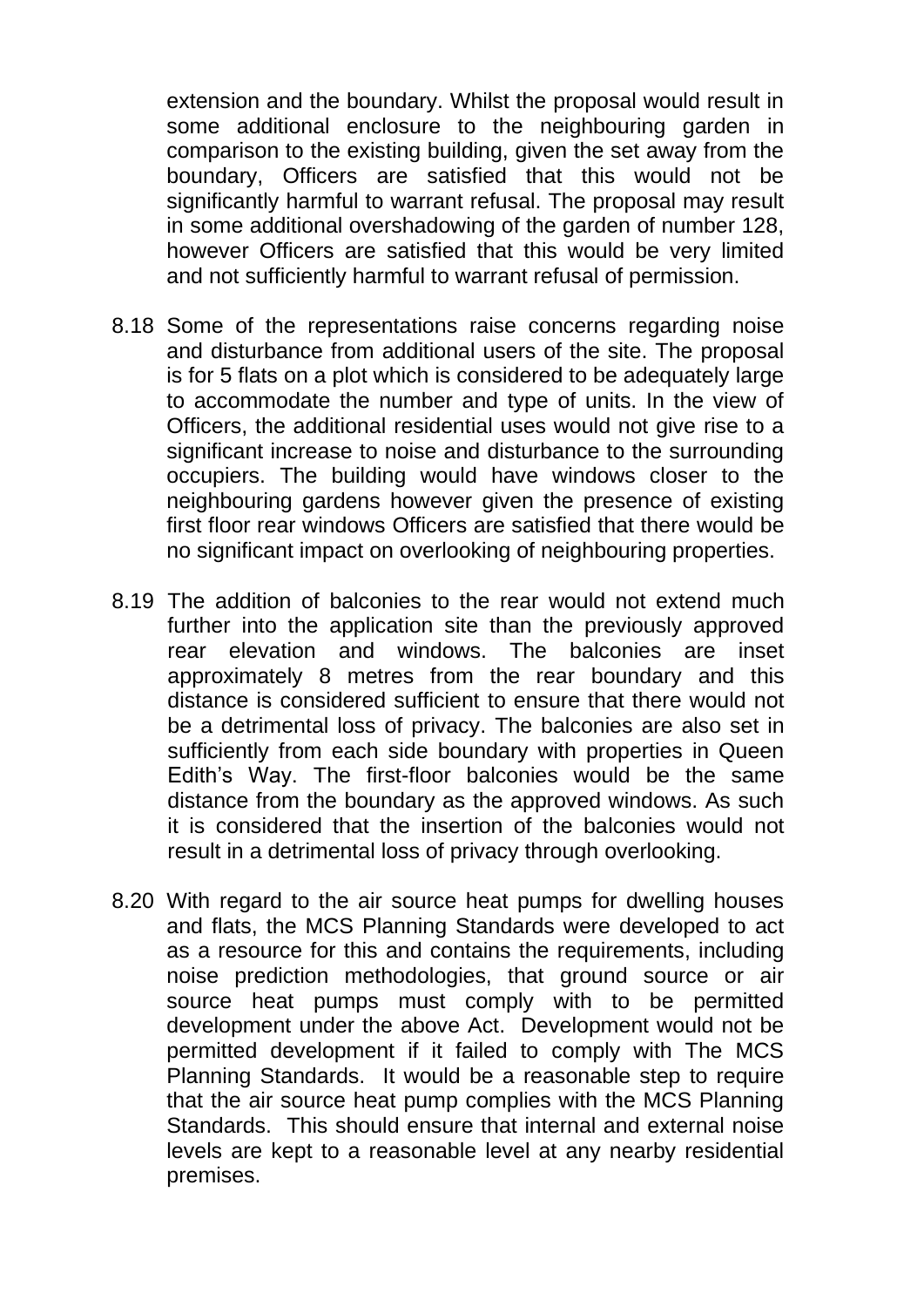8.21 In the opinion of officers, the proposal adequately respects the amenity of its neighbours and the constraints of the site and is considered that it is compliant with Cambridge Local Plan (2018) policies 35, 55, 56 and 52(c).

### **Amenity for future occupiers of the site**

- 8.22 Policy 50 of the Cambridge Local Plan 2018 sets out internal residential space standards.
- 8.23 The previous planning application was considered prior to the adoption of the Cambridge Local Plan 2018 and policy 50 – internal space standards. The emerging policy and space standards were a material consideration in the determination of this planning application, and it was considered that the proposal provided a good quality of internal space although none of the proposed units met the space standards.
- 8.24 The sizes of the units have been revised so that three of the units now meet the space standards whilst the two 3-person bedspace units only have a shortfall of 1sq.m
- 8.25 All five flats are dual aspect and were previously considered to be of an adequate internal size albeit being below the space standards set out in the emerging plan, the Cambridge Local Plan was adopted in 2018.
- 8.26 The floor space of the proposed units is presented in the table below against the requirements of Policy 50.

| <b>Unit</b>   | <b>Number</b><br>Οf<br>bedrooms | <b>Number</b><br>of bed<br>spaces<br>(persons) | <b>Number</b><br><b>of</b><br>storeys | <b>Policy Size</b><br>requirement<br>(m <sup>2</sup> ) | <b>Proposed</b><br>size of<br>unit | <b>Difference</b><br>in size |
|---------------|---------------------------------|------------------------------------------------|---------------------------------------|--------------------------------------------------------|------------------------------------|------------------------------|
|               |                                 |                                                |                                       | 50                                                     | 50                                 |                              |
| $\mathcal{P}$ |                                 |                                                |                                       | 50                                                     | 50                                 |                              |
| 3             | ⌒                               |                                                |                                       | 61                                                     | 60                                 |                              |
|               |                                 |                                                |                                       | 50                                                     | 50                                 |                              |
|               |                                 |                                                |                                       | 61                                                     | 60                                 |                              |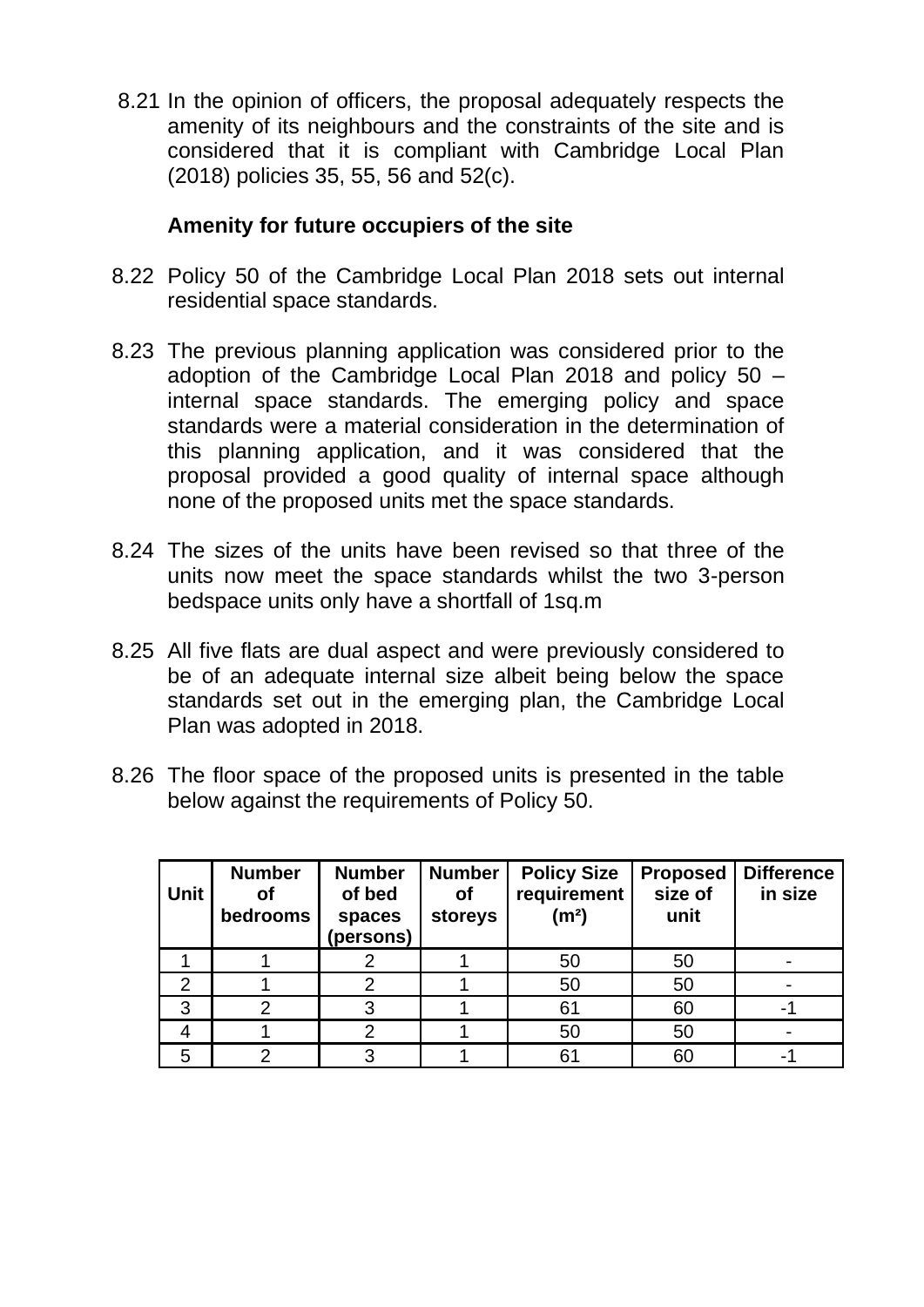### **Size of external amenity space**

- 8.27 Policy 50 of Cambridge Local Plan 2018 states that all new residential units will be expected to have direct access to an area of private amenity space.
- 8.28 The amenity space is south facing, and all units are dual aspect. Ground floor flats have access to private gardens. The two upper floor flats have access to a communal garden.
- 8.29 The first-floor flats as previously approved did not have access to private amenity space although they would have use of the communal gardens. Amendments have been made in the current application with the first-floor flats now having direct access to a balcony. These are south facing and would give an acceptable level of private outdoor amenity space in association with the communal gardens.
- 8.30 The proposed balcony area would overhang the ground floor garden to Flat 2 but is not considered to impede the use of this garden or to result in undue overshadowing to this garden or loss of light to ground floor rear facing rooms. The communal garden is now accessed from the front entrance to the property.
- 8.31 The proposal as amended is considered to comply with policy 50.

## **Accessible Homes**

- 8.32 As this is a new build, compliance with policy 51 and the requirements of Part M4 (2) of the Building Regulations is required. The proposal as submitted did not meet these requirements but has been amended to include lift access to the first-floor flats. The proposal as amended is considered to comply with policy 51.
- 8.33 In the opinion of officers, the proposal provides a high-quality and accessible living environment and an appropriate standard of residential amenity for future occupiers, and in this respect it is compliant with Cambridge Local Plan (2018) policies 50, 51 and 57.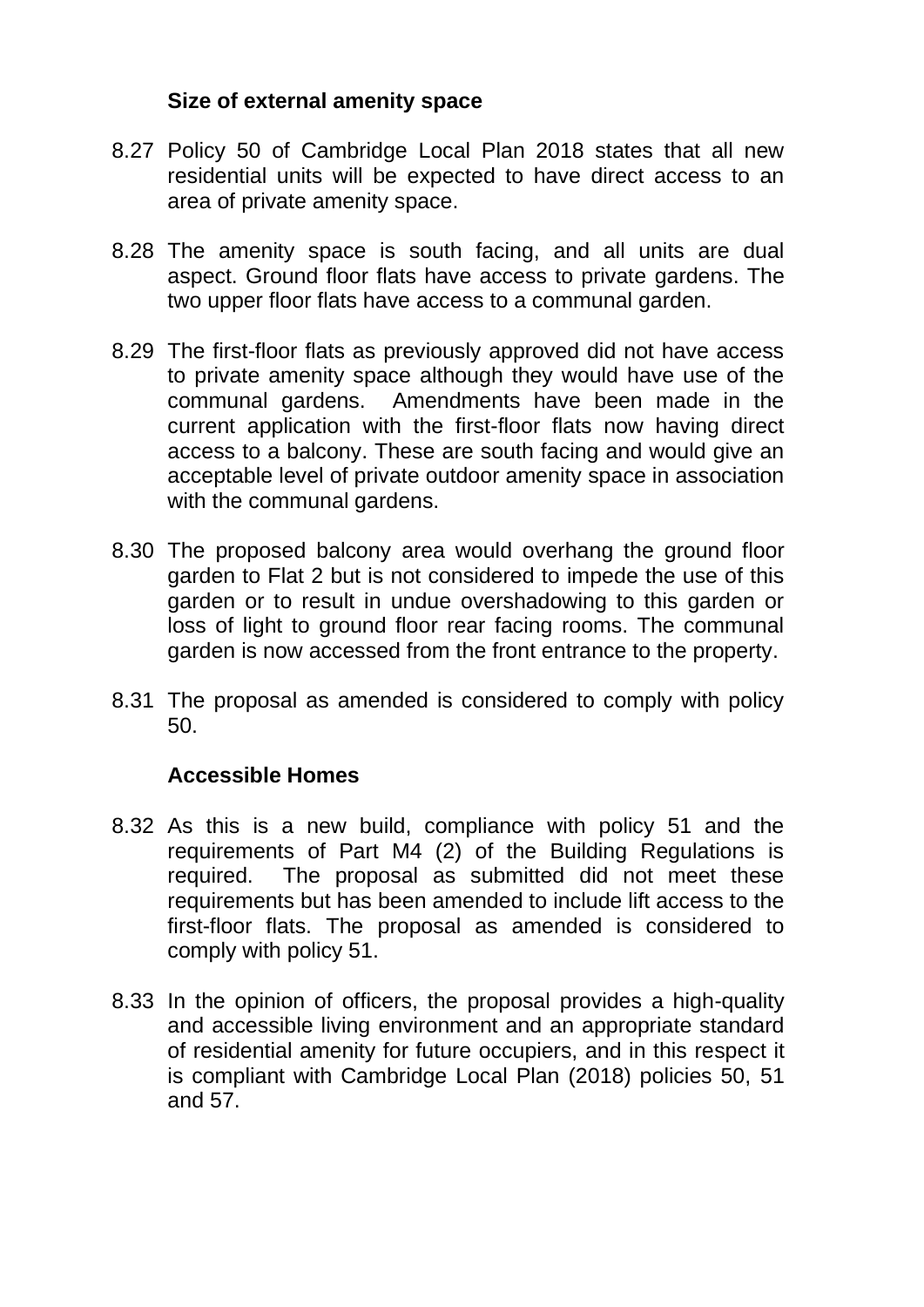## **Refuse Arrangements**

- 8.34 Recycling and waste provision has been amended to accommodate the reduced occupancy (two 360l general waste and recycling bins each and two 240l composting bins for 12 occupants). The applicant has noted the comments of the council Waste Team and has confirmed that the premises will be fully managed by an agent on behalf of the owner and the service provided will include delivery and recovery of the shared bins to the roadside on collection day. Details of the stores, including elevations and materials proposed are recommended to be required via condition.
- 8.35 It is considered that the proposal is compliant with Policy 56 of the Cambridge Local Plan 2018.

## **Highway Safety**

- 8.36 In the previous application, the building position was amended to be set far enough back so that there was enough space for cars to turn at the front. The position of the building has not changed and there is enough space for four cars to be parked but also to turn.
- 8.37 The Highways Authority does not consider that there would be any adverse impact upon highway safety. The proposal would therefore be compliant with policy 81 of the Cambridge Local Plan 2018.

## **Car and Cycle Parking**

- 8.38 The Council has maximum parking standards outlined in Policy 82 and Appendix L of the Cambridge Local Plan (2018). Cambridge City Council promotes lower levels of private parking where good transport accessibility exists. The site is located in a very sustainable location close to the City Centre and in close proximity to public transport routes, including the railway station.
- 8.39 There are four parking spaces provided and this is considered acceptable as this is the level of parking that was previously provided. There is adequate space to accommodate cycle parking on site. Footprints for the cycle store are shown on the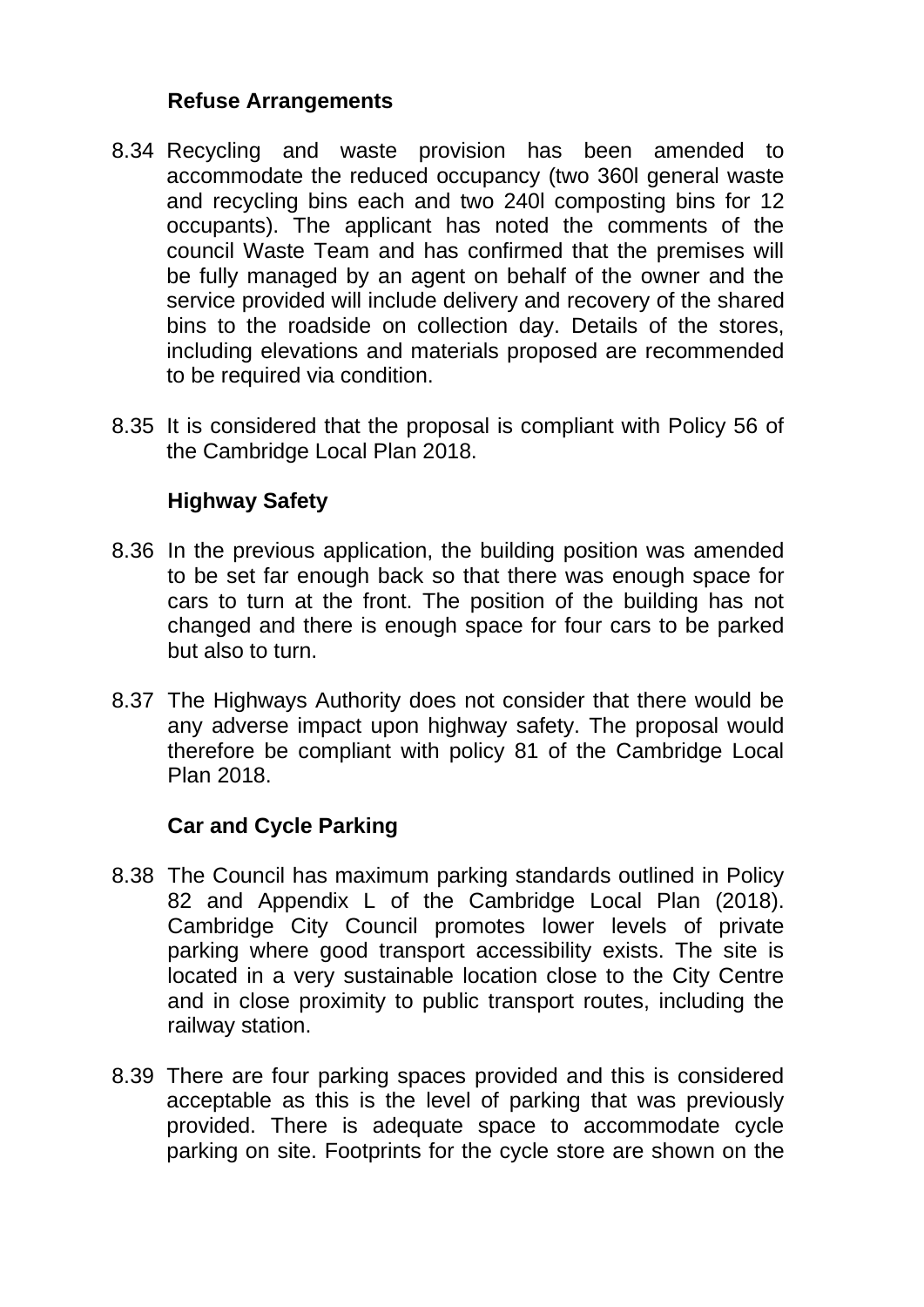plans. Details of these stores, including elevations and materials, are requested via condition.

- 8.40 The site lies outside the Controlled Parking Zone, and a number of residents have raised concerns regarding the potential exacerbation of existing on-street parking problems. The definition of parking stress is contained within the supporting text of Policy 53 of the Cambridge Local Plan (2018) which relates to flat conversions, but parking stress is a factor in the determination of this application as new residential units are being created.
- 8.41 Parking stress is defined as occurring in those streets where surveys show that there is less than 10 per cent free notional parking capacity. The Cambridge On-Street Residential Parking Study November 2016 shows that in Queen Edith's Way and Heron's Close there is low parking pressure with at least 10 per cent notional free parking and subsequently no overnight car parking stress on these streets. As a result, the development is not considered to give rise to an unacceptable increase in onstreet parking pressures.
- 8.42 The proposal would therefore be compliant with policies 81 and 82 of the Cambridge Local Plan 2018.

## **Third Party Representations**

8.43 These have been addressed in this report.

## **9.0 CONCLUSION**

9.1 In conclusion, it is considered that the proposed development would have an acceptable impact on the amenity of the occupiers of adjoining properties and future occupants having regard to the proposed unit sizes and accessibility.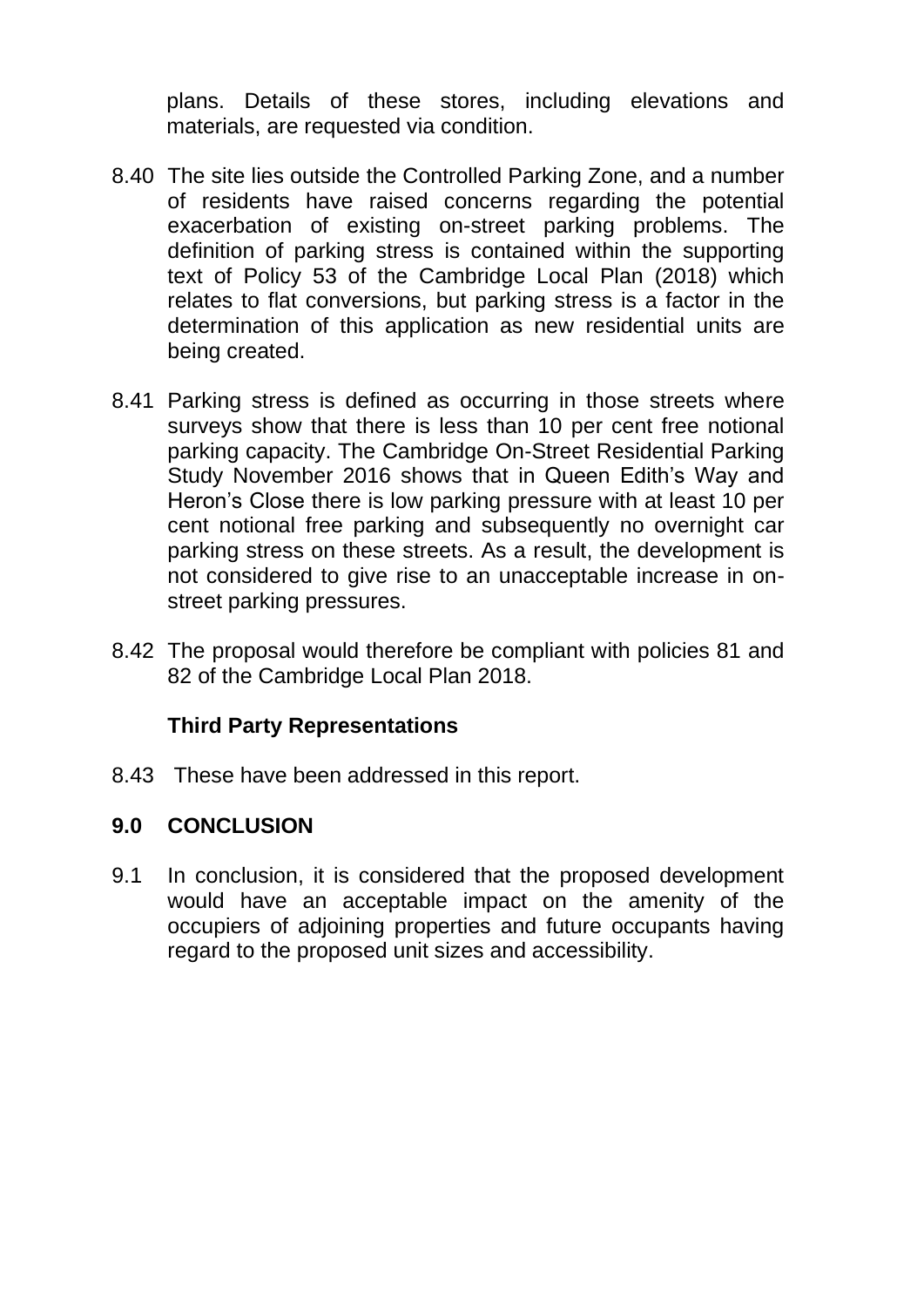## **10.0 RECOMMENDATION APPROVE**

Subject to the following conditions:

1. The development hereby permitted shall be begun before the expiration of three years from the date of this permission.

Reason: In accordance with the requirements of Section 91 of the Town and Country Planning Act 1990 (as amended by Section 51 of the Planning and Compulsory Purchase Act 2004).

2. The development hereby permitted shall be carried out in accordance with the approved plans as listed on this decision notice.

Reason: In the interests of good planning, for the avoidance of doubt and to facilitate any future application to the Local Planning Authority under Section 73 of the Town and Country Planning Act 1990.

3. Prior to the commencement of development, other than demolition, a scheme for surface water drainage works shall be submitted to and approved in writing by the Local Planning Authority. The details shall include an assessment of the potential for disposing of surface water by means of a sustainable drainage system in accordance with the principles set out in the National Planning Policy Framework and the National Planning Policy Guidance, and the results of the assessment provided to the Local Planning Authority. The system should be designed such that there is no surcharging for a 1 in 30 year event and no internal property flooding for a 1 in 100 year event + an allowance for climate change. The submitted details shall include the following:

1) Information about the design storm period and intensity, the method employed to delay and control the surface water discharged from the site and the measures taken to prevent pollution of the receiving groundwater and/or surface waters;

2) A management and maintenance plan for the lifetime of the development which shall include the arrangements for adoption by any public authority or statutory undertaker and any other arrangements for adoption by any public authority or statutory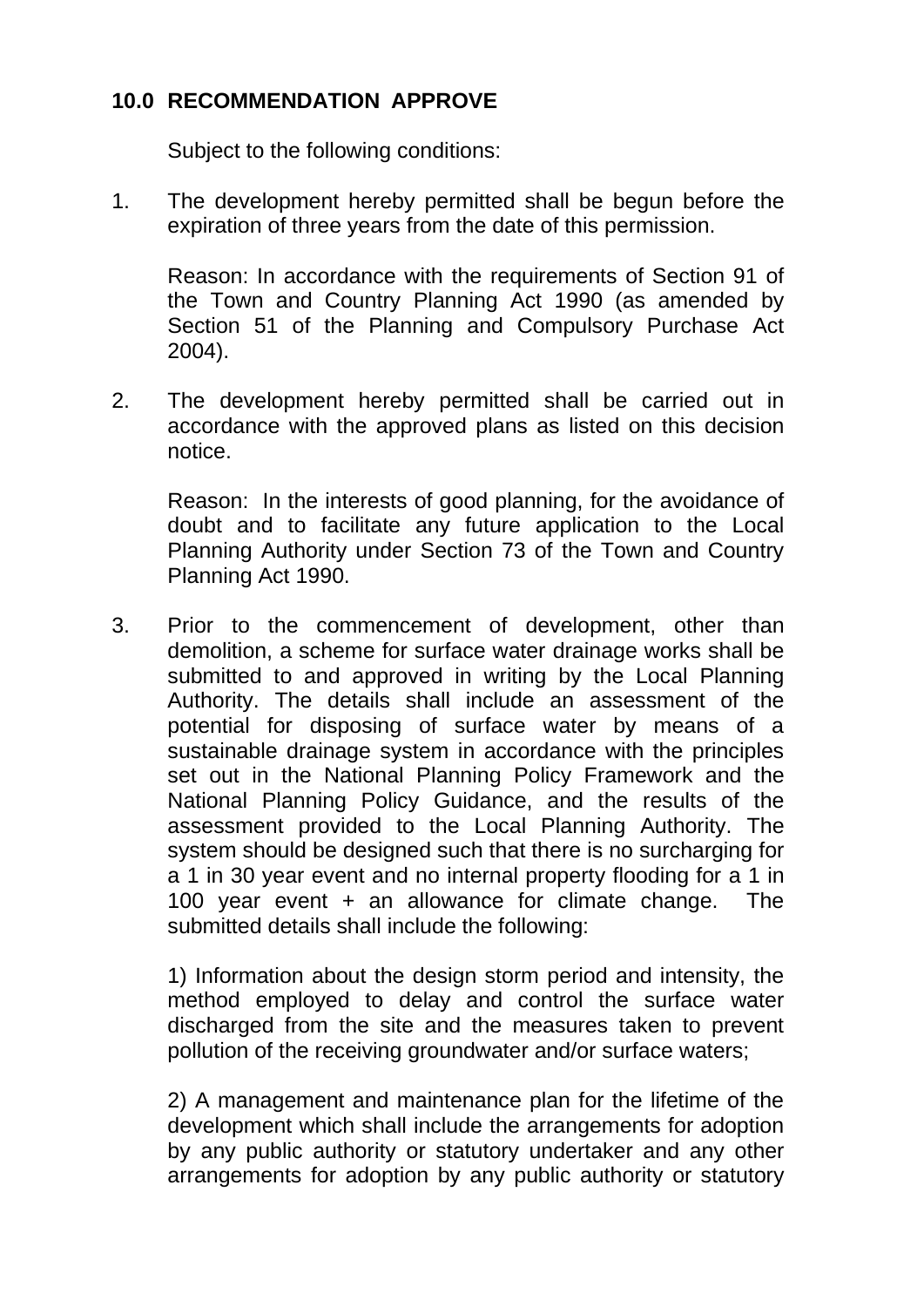undertaker and any other arrangements to secure the operation of the scheme throughout its lifetime.

The approved details shall be fully implemented on site prior to the first use/occupation and shall be retained thereafter.

Reason: To ensure appropriate surface water drainage. (Cambridge Local Plan 2018 policies 31 and 32)

4. No construction work or demolition work shall be carried out or plant operated other than between the following hours: 0800 hours and 1800 hours on Monday to Friday, 0800 hours and 1300 hours on Saturday and at no time on Sundays, Bank or Public Holidays.

Reason: To protect the amenity of the adjoining properties. (Cambridge Local Plan 2018 policy 35)

5. There shall be no collections from or deliveries to the site during the demolition and construction stages outside the hours of 0800 hours and 1800 hours on Monday to Friday, 0800 hours to 1300 hours on Saturday and at no time on Sundays, Bank or Public Holidays.

Reason: To protect the amenity of the adjoining properties. (Cambridge Local Plan 2018 policy 35)

6. In the event of the foundations for the proposed development requiring piling, prior to the development taking place, other than demolition, the applicant shall provide the local authority with a report / method statement for approval detailing the type of piling and mitigation measures to be taken to protect local residents from noise and/or vibration. Potential noise and vibration levels at the nearest noise sensitive locations shall be predicted in accordance with the provisions of BS 5228- 1&2:2009 Code of Practice for noise and vibration control on construction and open sites. Development shall be carried out in accordance with the approved details.

Due to the proximity of this site to existing residential premises and other noise sensitive premises, impact pile driving is not recommended.

Reason: To protect the amenity of the adjoining properties.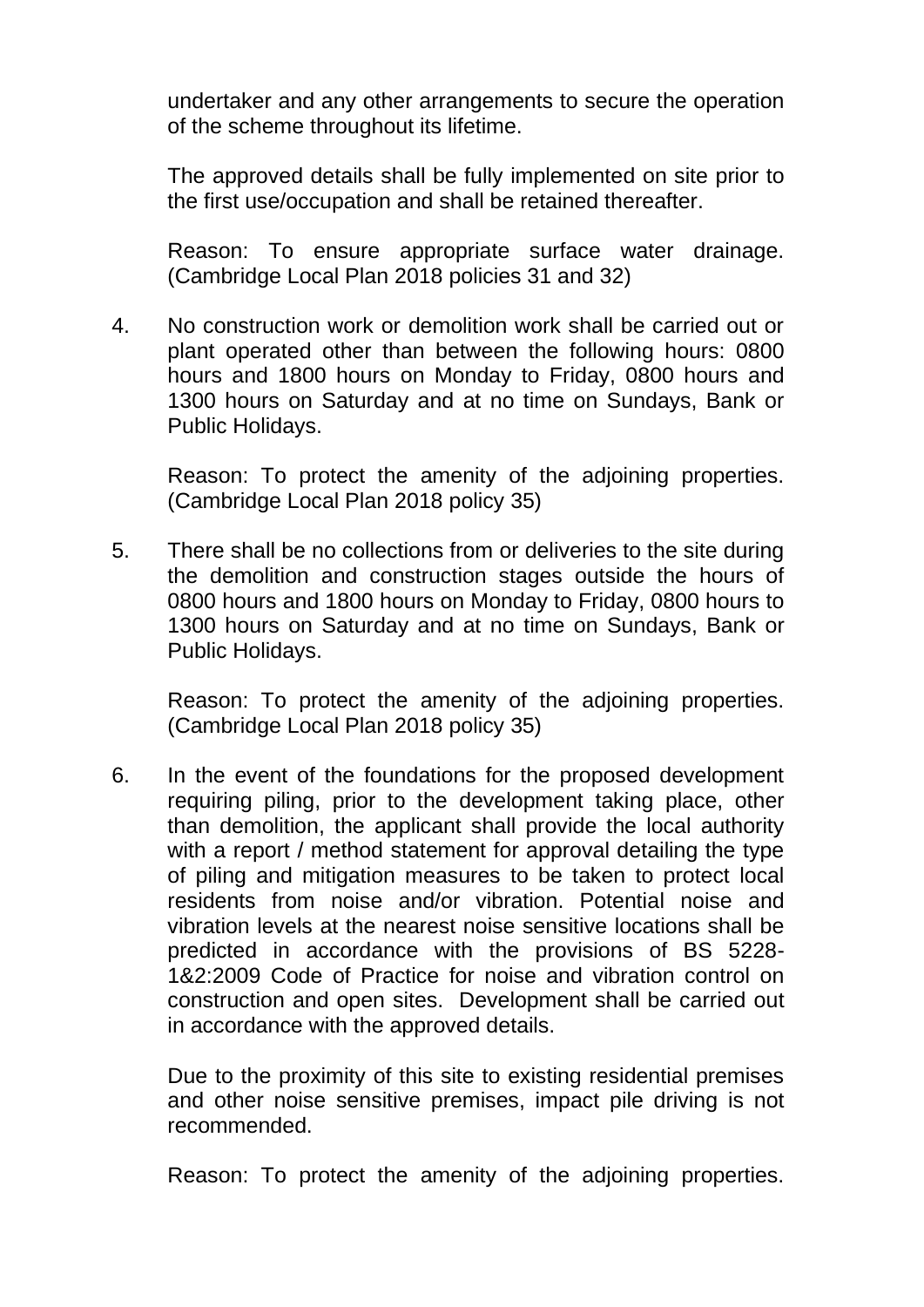(Cambridge Local Plan 2018 policy 35)

7. No development above ground level, other than demolition, shall commence until a noise insulation scheme, detailing the acoustic noise insulation performance specification of the external building envelope of the residential units (having regard to the building fabric, glazing and ventilation) to reduce the level of noise experienced in the residential units as a result of the proximity of the habitable rooms to the high ambient noise levels in the area has been submitted to and approved in writing by the Local Planning Authority. The scheme shall achieve internal noise levels recommended in British Standard 8233:2014 "Guidance on sound insulation and noise reduction for buildings". The scheme as approved shall be fully implemented before the development, hereby permitted, is occupied or the use commenced and shall thereafter be retained as such.

Reason: To protect the amenity of future occupants of this property from the high ambient noise levels in the area. (Cambridge Local Plan 2018 policy 35)

8. No development shall commence until a scheme to minimise the spread of airborne dust from the site including subsequent dust monitoring during the period of demolition and construction, has been submitted to and approved in writing by the local planning authority The development shall be implemented in accordance with the approved scheme.

Reason: To protect the amenity of nearby properties (Cambridge Local Plan 2018 policy 36).

9. No development shall take place above ground level, other than demolition, until samples of the external materials to be used in the construction of the development have been submitted to and approved in writing by the Local Planning Authority. Development shall thereafter be carried out in accordance with the approved details.

Reason: To ensure that the external appearance of the development does not detract from the character and appearance of the area. (Cambridge Local Plan 2018 policies 55, 57 (for new buildings) and/or 58 (for extensions))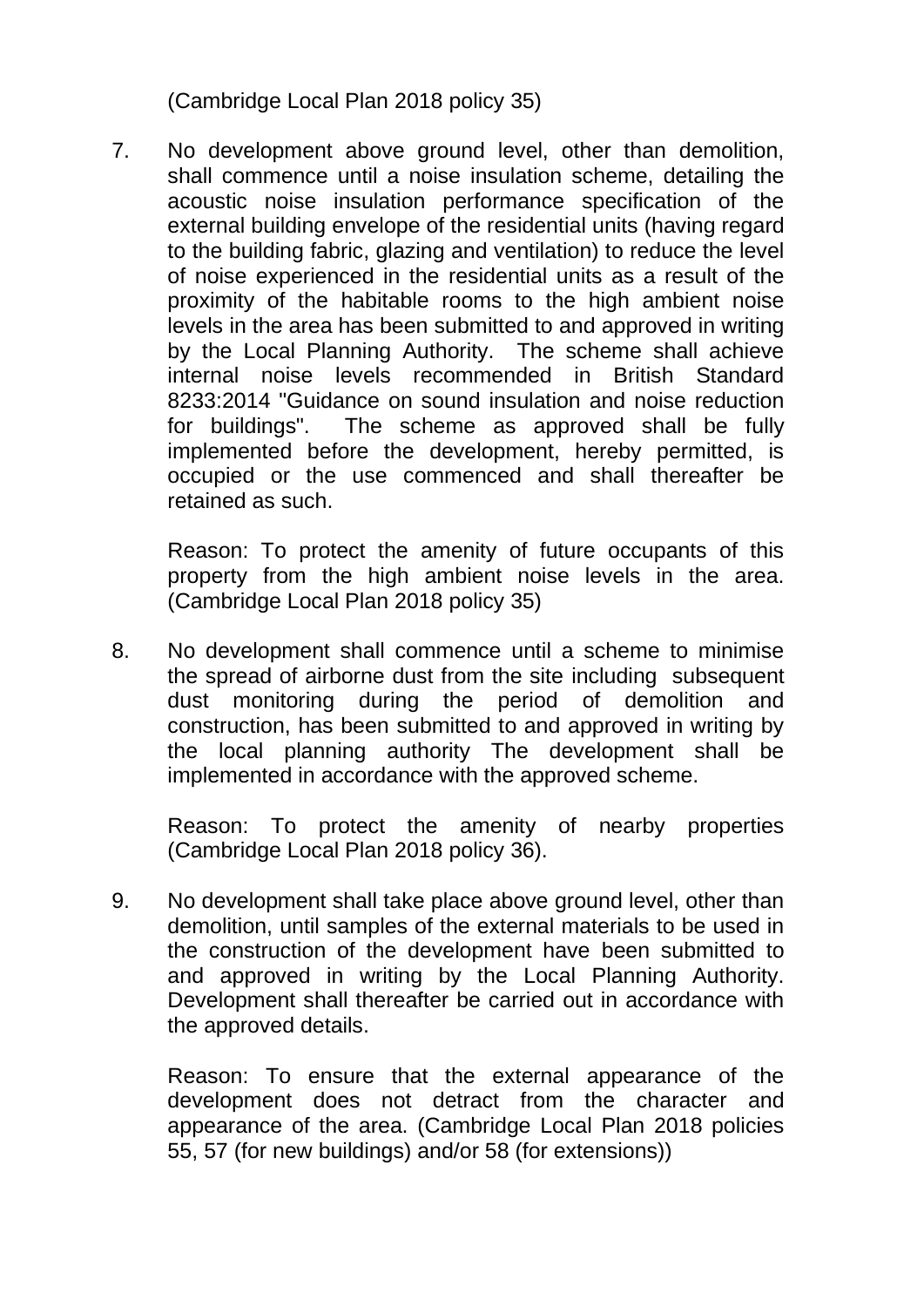10. No development above ground level, other than demolition, shall commence until there has been submitted to and approved in writing by the Local Planning Authority a plan indicating the positions, design, materials and type of boundary treatments to be erected. The boundary treatment shall be completed in accordance with the approved details prior to the first occupation or the bringing into use of the development (or other timetable agreed in writing by the Local Planning Authority) and retained as approved thereafter.

Reason: To ensure an appropriate boundary treatment is implemented in the interests of visual amenity and privacy (Cambridge Local Plan 2018 policies 55, 57 and 59)

11. No development above ground level, other than demolition, shall commence until full details of both hard and soft landscape works have been submitted to and approved in writing by the Local Planning Authority. The works shall be carried out as approved. These details shall include proposed finished levels or contours; means of enclosure; car parking layouts, other vehicle and pedestrian access and circulation areas; hard surfacing materials; minor artefacts and structures (eg furniture, play equipment, refuse or other storage units, signs, lighting); retained historic landscape features and proposals for restoration, where relevant. Soft Landscape works shall include planting plans; written specifications (including cultivation and other operations associated with plant and grass establishment); schedules of plants, noting species, plant sizes and proposed numbers/densities where appropriate and an implementation programme.

All hard and soft landscape works shall be carried out in accordance with the approved details. The works shall be carried out prior to the occupation of any part of the development or in accordance with a programme agreed in writing by the Local Planning Authority. The maintenance shall be carried out in accordance with the approved schedule. Any trees or plants that, within a period of five years after planting, are removed, die or become in the opinion of the Local Planning Authority, seriously damaged or defective, shall be replaced as soon as is reasonably practicable with others of species, size and number as originally approved, unless the Local Planning Authority gives its written consent to any variation.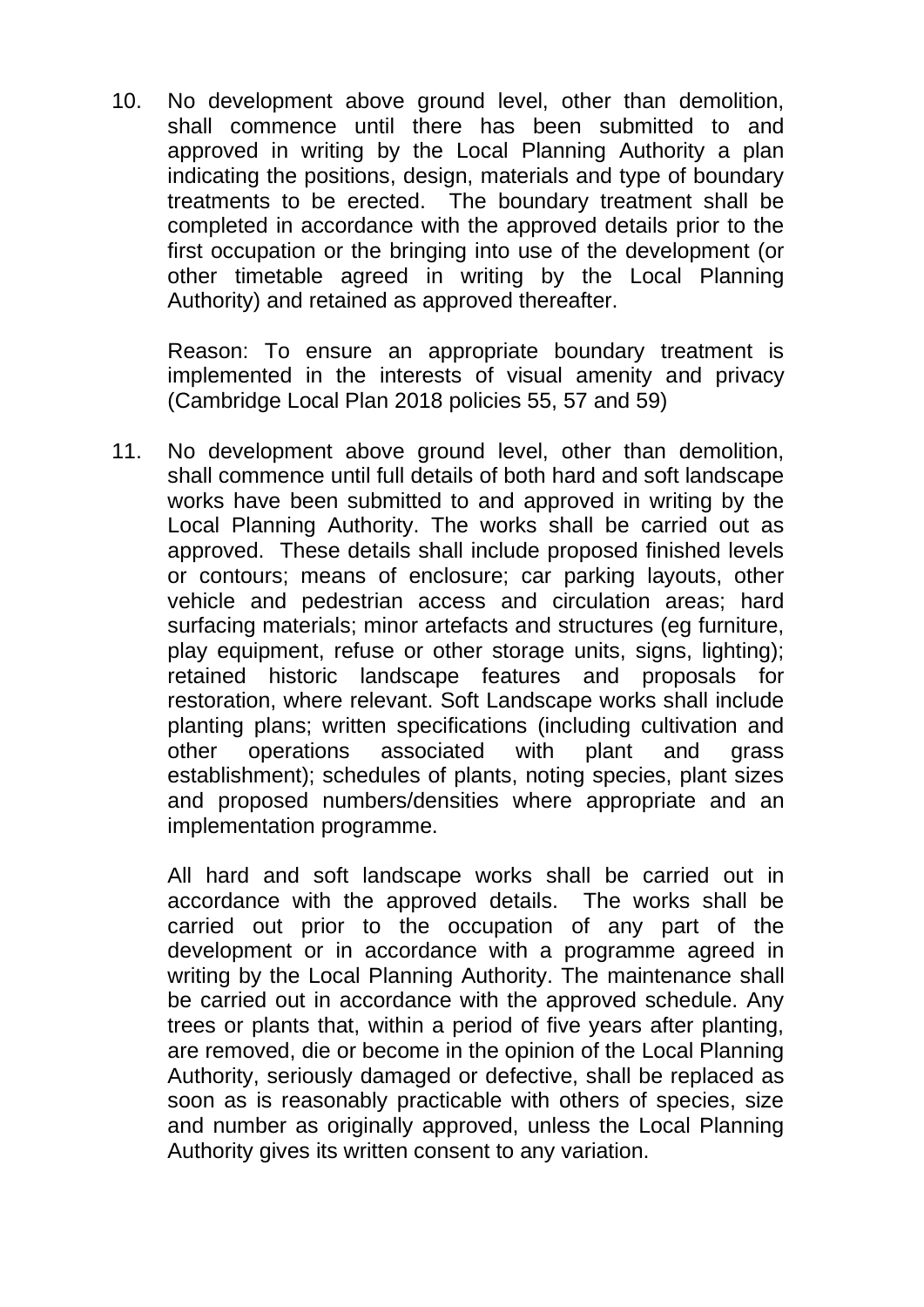Reason: In the interests of visual amenity and to ensure that suitable hard and soft landscape is provided as part of the development. (Cambridge Local Plan 2018 policies 55, 57 and 59)

12. Prior to first occupation full details of all cycle stores and refuse stores, including materials, colours, surface finishes/textures are to be submitted to and approved in writing by the Local Planning Authority. Thereafter the development shall be undertaken in accordance with the agreed details prior to first occupation of the development unless the Local Planning Authority agrees to any variation in writing.

Reason: To ensure that the appearance of the external surfaces is appropriate. (Cambridge Local Plan 2018 policy 57).

13. Notwithstanding the provision of Class A of Schedule 2, Part 2 of the Town and Country Planning (General Permitted Development) (England) Order 2015 (as amended), (or any order revoking, amending or re-enacting that order) no gates shall be erected across the approved vehicular accesses unless details have first been submitted to and approved in writing by the Local Planning Authority.

Reason: In the interests of highway safety (policy 81 of the Cambridge Local Plan 2018)

14. No demolition or construction works shall commence on site until a traffic management plan has been submitted to and agreed in writing by the Local Planning Authority. Development shall be carried out in accordance with the approved details.

Reason: in the interests of highway safety (Cambridge Local Plan 2018 Policy 81)

15. The access shall be provided as shown on the approved drawings and retained free of obstruction.

Reason: In the interests of highway safety (policy 81 of the Cambridge Local Plan 2018)

16. The manoeuvring area shall be provided as shown on the drawings and retained free of obstruction.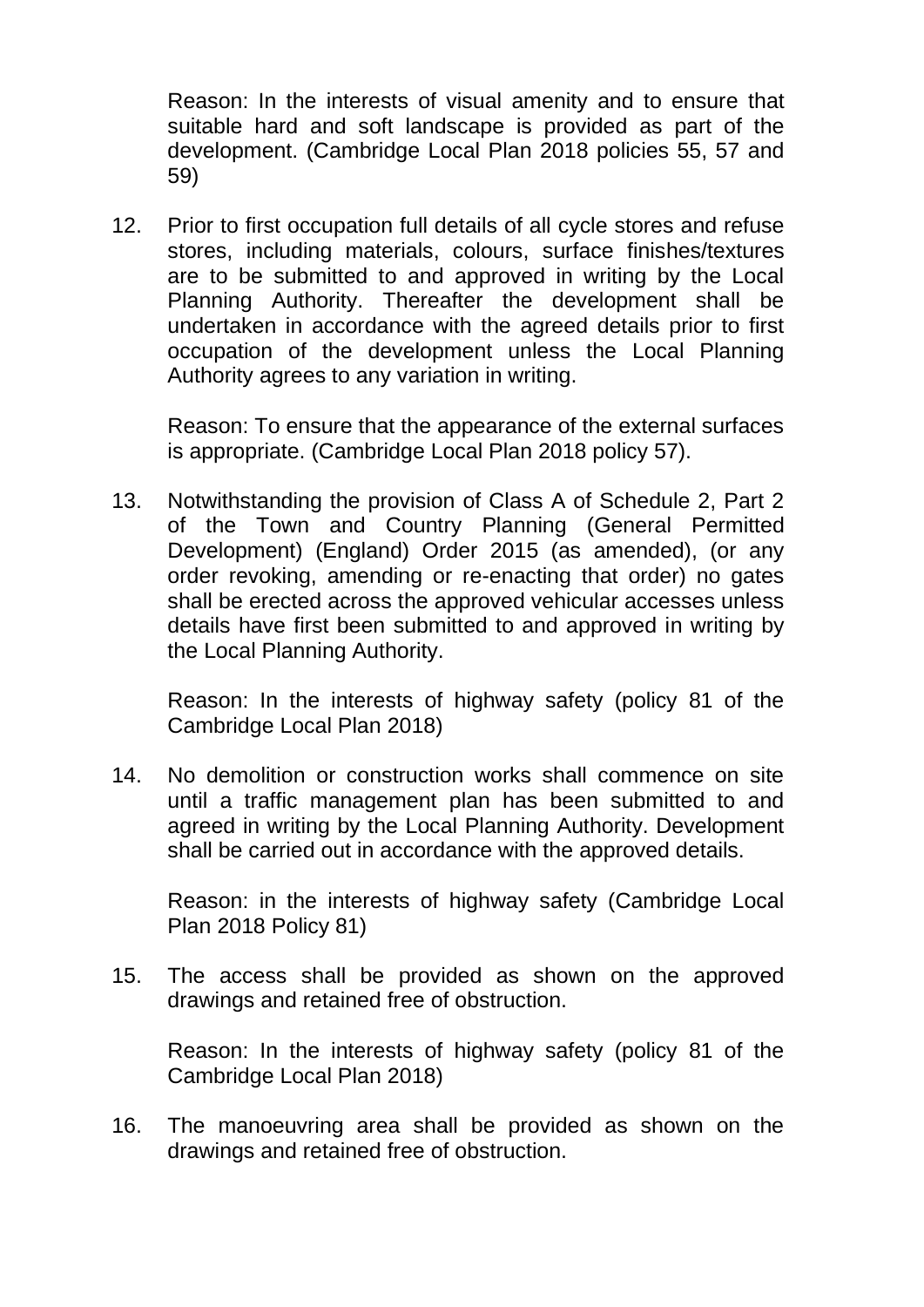Reason: In the interests of highway safety (policy 81 of the Cambridge Local Plan 2018)

17. No unbound material shall be used in the surface finish of the driveway within 6 metres of the highway boundary of the site.

Reason: To avoid displacement of loose material onto the highway in the interests of highway safety (policy 81 of the Cambridge Local Plan 2018)

18. Notwithstanding the approved plans, the dwellings hereby permitted, shall be constructed to meet the requirements of Part M4(2) 'accessible and adaptable dwellings' of the Building Regulations 2010 (as amended 2016).

Reason: To secure the provision of accessible housing (Cambridge Local Plan 2018 policy 51)

19. Prior to the occupation of the first dwelling, a water efficiency specification for each dwelling type, based on the Water Efficiency Calculator Methodology or the Fitting Approach sets out in Part G of the Building Regulations 2010 (2015 edition) shall be submitted to the local planning authority. This shall demonstrate that all dwellings are able to achieve a design standard of water use of no more than 110 litres/person/day and that the development shall be carried out in accordance with the agreed details.

Reason: To ensure that the development makes efficient use of water and promotes the principles of sustainable construction (Cambridge Local Plan 2018 Policy 28).

20. Prior to first occupation for the use hereby permitted, carbon reduction measures shall be implemented in accordance with a Carbon Reduction Statement which shall be submitted to and approved in writing by the local planning authority prior to implementation. This shall demonstrate that all new residential units shall achieve reductions in CO2 emissions of 19% below the Target Emission Rate of the 2013 edition of Part L of the Building Regulations, and shall include the following details:

A) Levels of carbon reduction achieved at each stage of the energy hierarchy;

B) A summary table showing the percentage improvement in Dwelling Emission Rate over the Target Emission Rate for each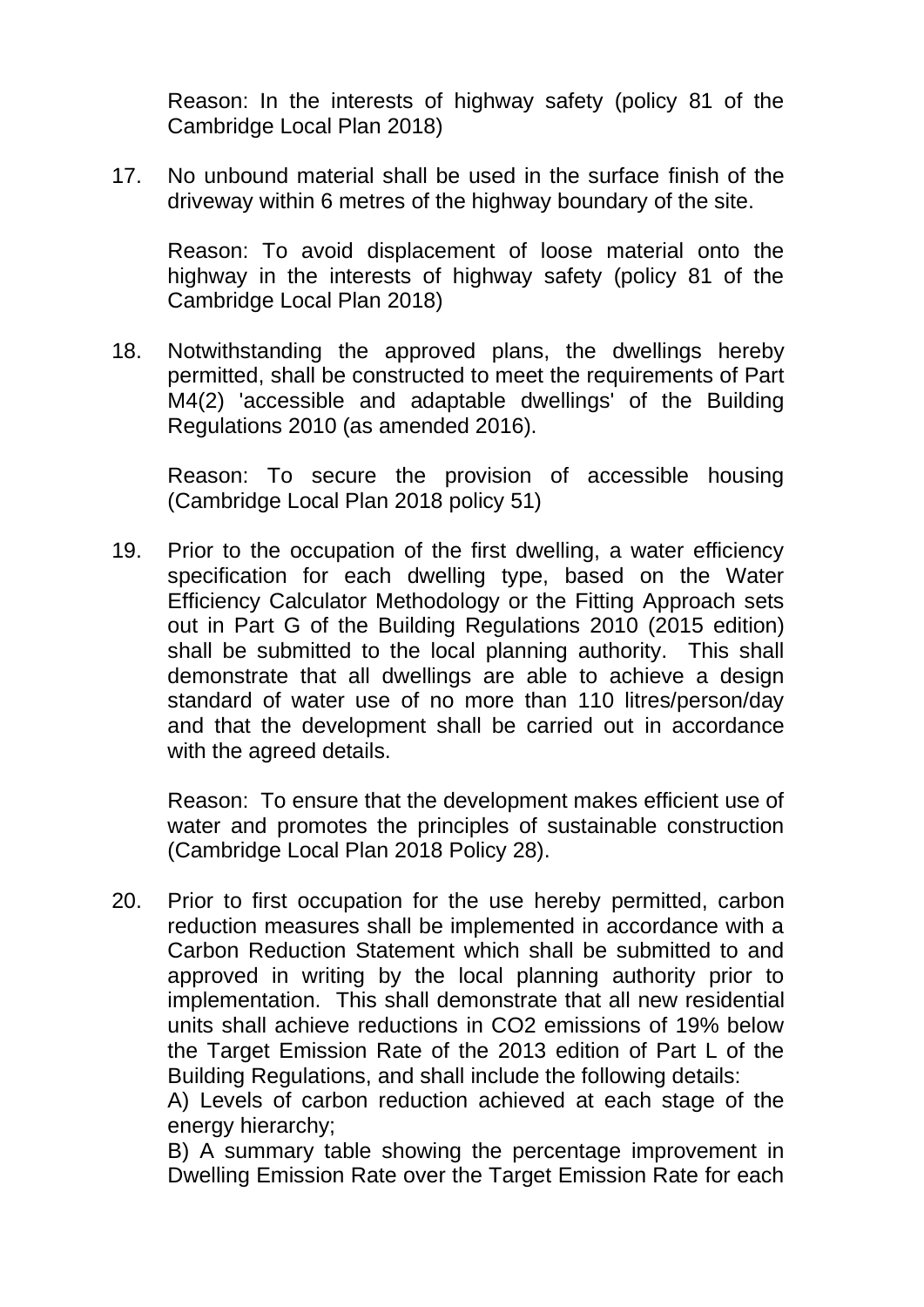proposed unit;

Where on-site renewable or low carbon technologies are proposed, the statement shall also include:

C) A schedule of proposed on-site renewable energy technologies, their location, design, and a maintenance programme; and

D) Details of any mitigation measures required to maintain amenity and prevent nuisance.

No review of this requirement on the basis of grid capacity issues can take place unless written evidence from the District Network Operator confirming the detail of grid capacity and its implications has been submitted to, and accepted in writing by, the local planning authority. Any subsequent amendment to the level of renewable/low carbon technologies provided on the site shall be in accordance with a revised scheme submitted to and approved in writing by, the local planning authority.

Reason: In the interests of reducing carbon dioxide emissions and to ensure that development does not give rise to unacceptable pollution (Cambridge Local Plan 2018, Policies 28, 35 and 36).

- 21. Finished ground floor levels to be set no lower than 300mm above ground level. Reason: To reduce the risk of flooding to the proposed development and future occupants. (Cambridge Local Plan 2018, Policy 32)
- 22. No development shall take place (including demolition, ground works, vegetation clearance) until an ecological enhancement plan has been submitted to and approved in writing by the local planning authority. The plan shall include:

The specification, number and location of bird and bat box provision.

Details of boundary treatments to ensure hedgehog and amphibians can move between adjoining gardens.

Areas of vegetation to be retained and enhanced for nesting birds and proposed new plantings.

Demonstrate that any proposed external lighting will not illuminate mature trees and boundary features likely to support foraging bats.

The approved scheme shall be fully implemented within an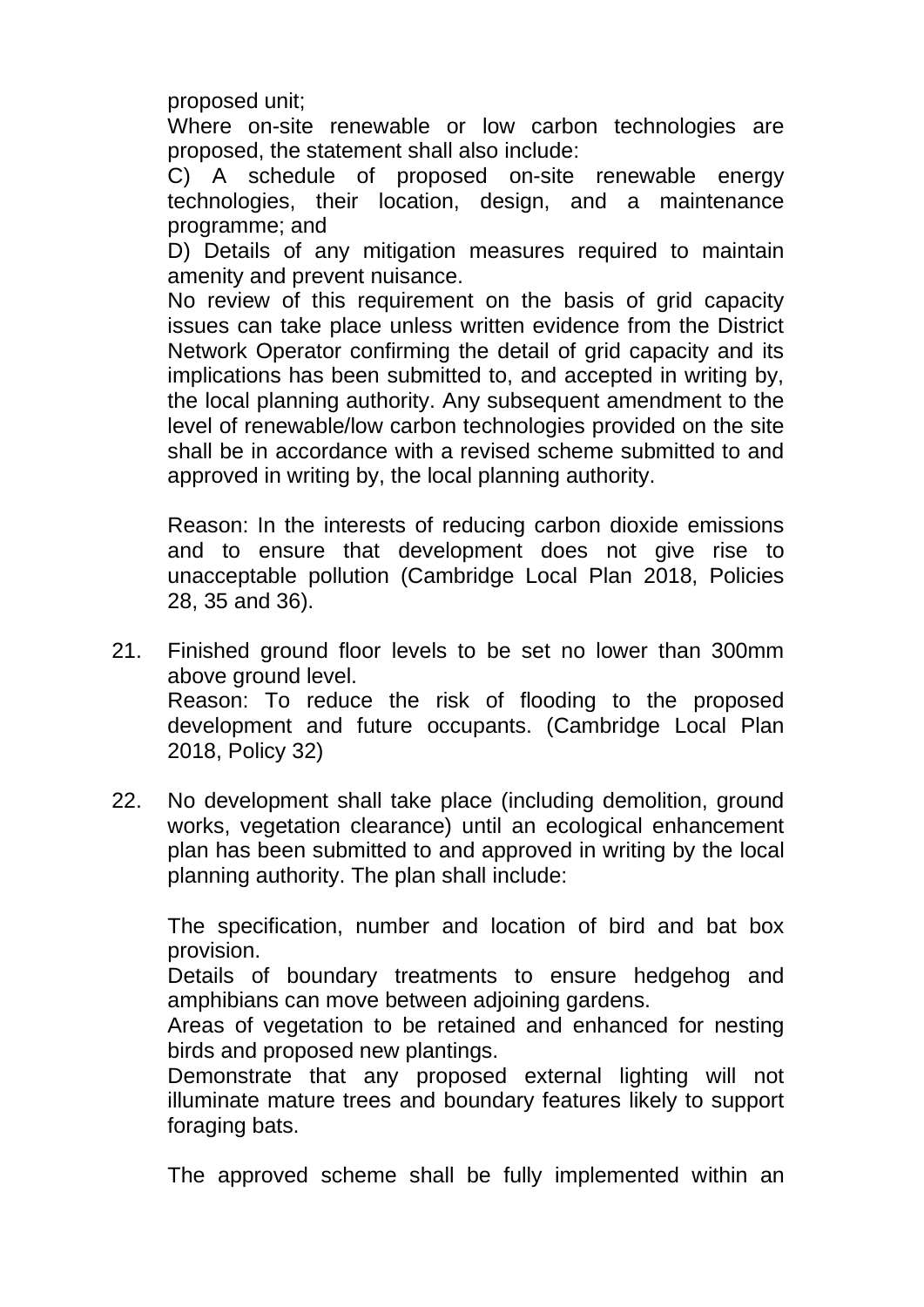agreed timescale unless otherwise agreed in writing

Reason: To maintain, enhance, restore or add to biodiversity in accordance with Policy 70 of the Cambridge Local Plan 2018.

## **INFORMATIVES**

1. Under the Town and Country Planning (General Permitted Development) (Amendment) (England) Order 2015 (as amended) permitted development rights were granted to the development of ground source or air source heat pumps for dwelling houses and flats. The MCS Planning Standards were developed to act as a resource for this and contains the requirements, including noise prediction methodologies, that ground source or air source heat pumps must comply with to be permitted development under the above Act. Development would not be permitted development if it failed to comply with The MCS Planning Standards. It would be a reasonable step to require that any new ground source or air source heat pump complies with the MCS Planning Standards. This should ensure that internal and external noise levels are kept to a reasonable level at any nearby residential premises.

The granting of permission and or any permitted development rights for any Air Source Heat Pump (ASHP) does not indemnify any action that may be required under the Environmental Protection Act 1990 for statutory noise nuisance. Should substantiated noise complaints be received in the future regarding the operation and running of an air source heat pump and it is considered a statutory noise nuisance at neighbouring premises a noise abatement notice will be served. It is likely that noise insulation/attenuation measures such as an acoustic enclosure and/or barrier would need to be installed to the unit in order to reduce noise emissions to an acceptable level. To avoid noise complaints it is recommended that operating sound from the ASHP does not increase the existing background noise levels by more than 3dB (BS 4142 Rating Level - to effectively match the existing background noise level) at the boundary of the development site and should be free from tonal or other noticeable acoustic features. In addition, equipment such as air source heat pumps utilising fans and compressors are liable to emit more noise as the units suffer from natural aging, wear and tear. It is therefore important that the equipment is maintained/serviced satisfactory and any defects remedied to ensure that the noise levels do not increase over time.